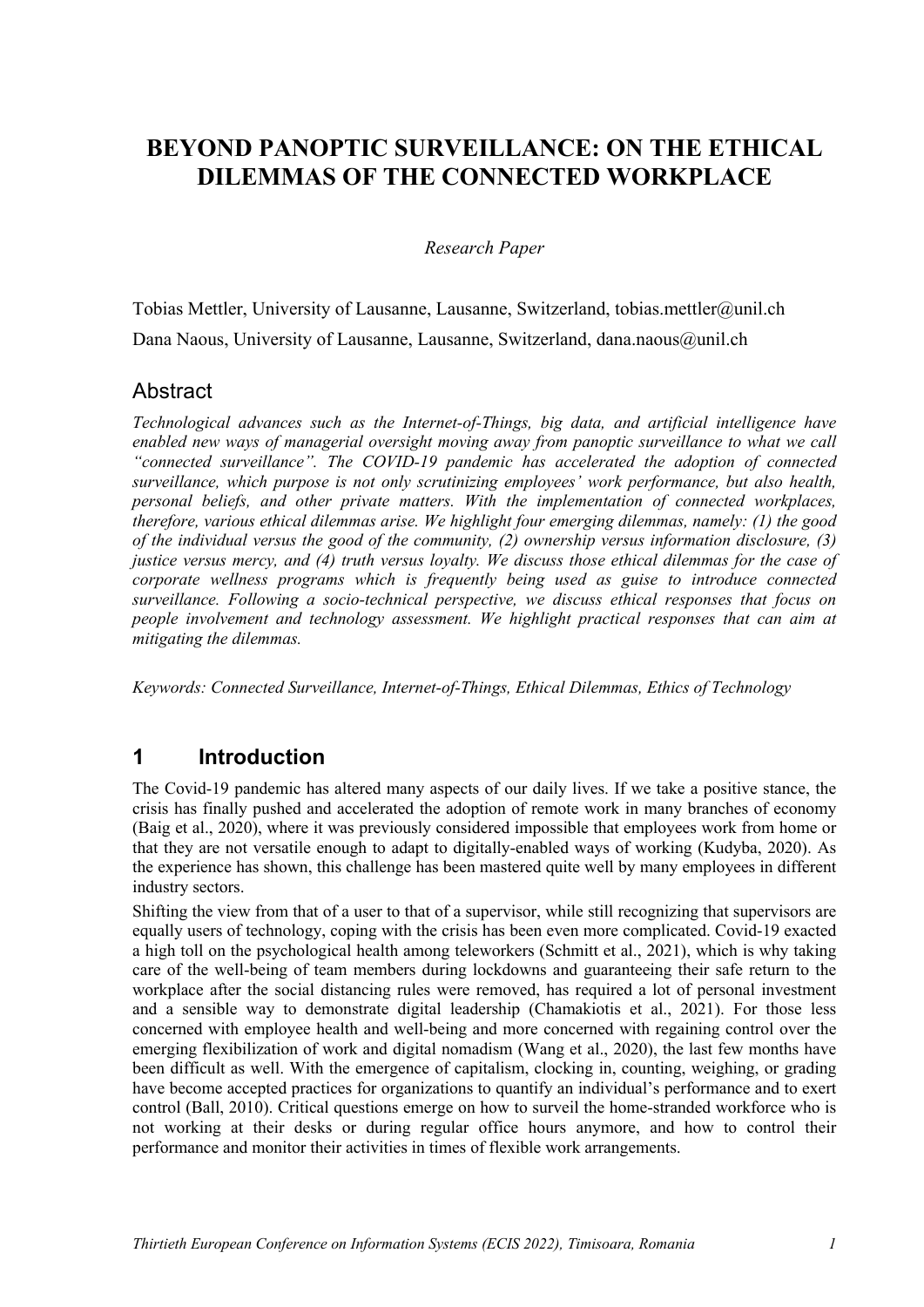According to Olson (2021) the organizational response to these questions is simple: by adopting new work surveillance technology. A large number of private and public institutions –the more positive ones taking health concerns and the more negative ones taking evanescent managerial control as legitimate reason– have ramped up surveillance to contain the spread of the virus as well as to enhance oversight (Urbaczewski and Lee, 2020). As we describe in this paper, the recent adoption of new tools for monitoring and spying on employees entails a *change in the regime of work surveillance*, moving away from visual surveillance relying on human overseers (e.g., shift supervisors, office managers, project managers, chief nurses, prison guards) or computerized surveillance which captures online behavior only (e.g., keystrokes, use of computer time, committed transactions) to a more varied, pervasive, widespread, and connected mode of work surveillance. Key characteristics of these new surveillance technologies are, amongst others, (i) treating the employee's body as a central data source, (ii) extending the locus of surveillance from the online or offline sphere to integrated observation and monitoring, and (iii) using the collected surveillance information for subtle changes of social dynamics (e.g., by means of nudging or gamification). Companies specializing in work surveillance have shifted their attention from mass or group surveillance, to much more personalized behavioral forms of surveillance (Chen and Ross, 2007). For example, the Boston-based company Humanyze integrates information from multiple collaboration tools and smart office sensors (e.g. sociometric badges, which employees have to wear during work time) with the promise to *"drive the desired outcomes*" (Humanyze, 2021). Enaible.io, equally located in Boston, has designed an algorithm that quantifies employees' productivity through a "*multi-dimensional calculation of capacity utilization, consistency and quality impact*" (Enaible.io, 2021).

The question arises whether is this legal? Following the European General Data Protection Regulation (GDPR), organizations are allowed to process personal data –without requiring any explicit consent from their employees– "*for the purposes of preventive or occupational medicine, for the assessment of the working capacity of the employee, medical diagnosis, the provision of health or social care or treatment or the management of health or social care systems and services […]*" (Art. 9.2 h GDPR). In this sense, under GDPR, an organization may use an employee's health data if the employer can prove that such processing is necessary for improving health and well-being at work. With the Covid-19 such an argumentation seems to be fairly easy. Also, this could be the reason why many organizations prefer to use the term "corporate wellness programs" and not "work surveillance" when implementing technology whose primary purpose is to collect and analyze employees' personal data. According to Grand View Research (2020), the market for corporate wellness is seeing rapid growth and expected to reach USD 93.4 billion by 2028.

We believe that paternalistic or economic motives of organizations will inevitably raise some ethical dilemmas. As Leclercq-Vandelannoitte and Aroles (2020) rightly point out, one must ask whether the end justifies the means? The objective of this paper is to present the differences between the old and the new regime of work surveillance (which we refer to as "*connected surveillance*" in this article). Especially, we highlight ethical dilemmas that may become more prominent with the implementation of connected surveillance; namely: (1) the good of the individual versus the good of the community, (2) ownership versus information disclosure, (3) justice versus mercy, and (4) truth versus loyalty. We provide examples within the specific case of "corporate wellness programs". Following a sociotechnical perspective that focuses on technology and people, we contribute through theoretical and practical responses to ethical dilemmas emerging from connected surveillance. From a theoretical perspective, we discuss how people involvement and technology assessment are essential aspects in the implementation of connected surveillance at work. We propose practical advice and explain what an organization can do to respect its employees and address their ethical concerns.

## **2 Changing from Visual Surveillance to Connected Surveillance**

Most historic accounts of work surveillance go back to the emergence of capitalism (Zuboff, 2015). For many organizations work surveillance and the counting, recording, and measurement of their employees' performance is a legitimate means of evaluating their return on investment (Ball, 2010).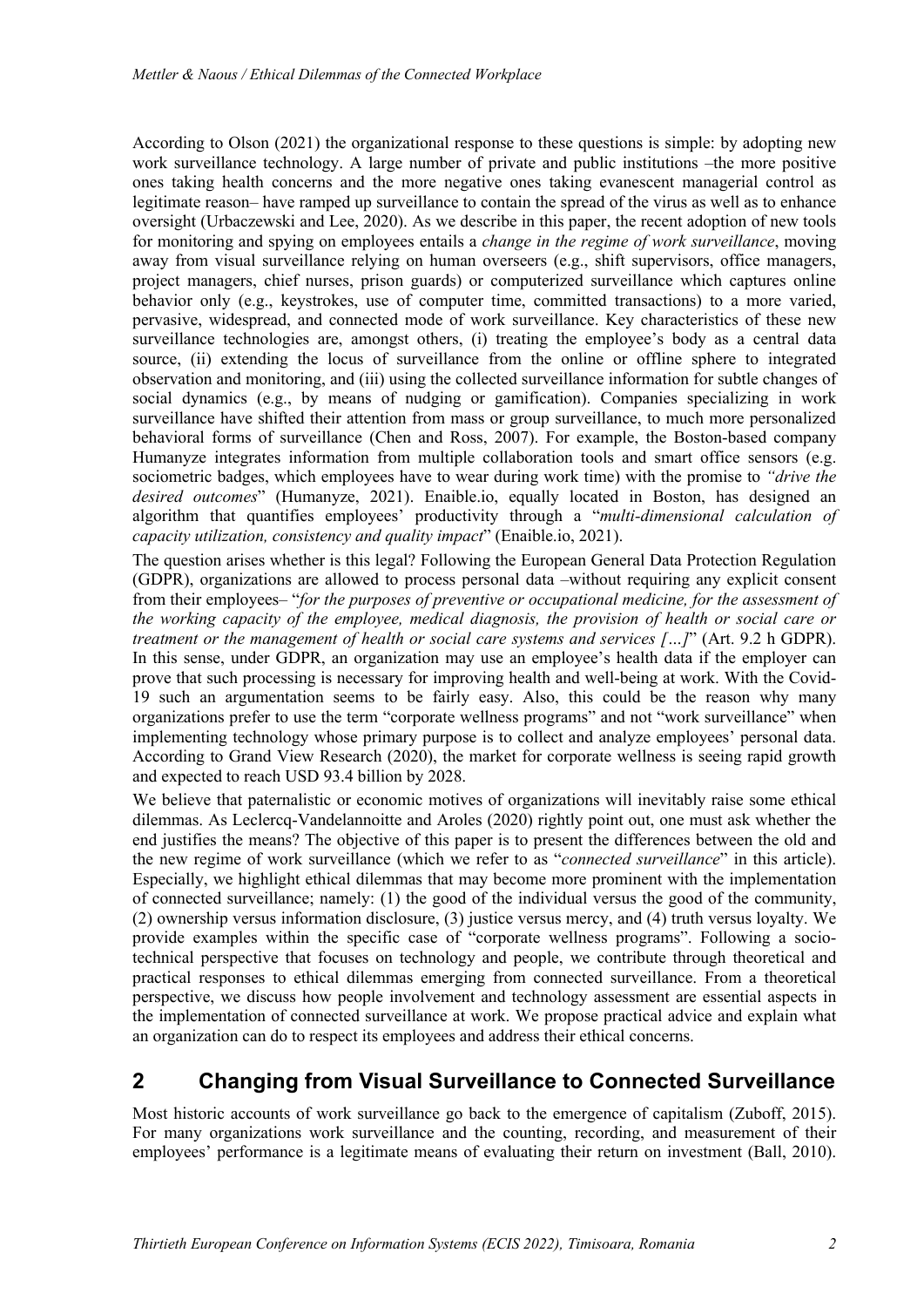As we elaborate in the following sub-sections, a change in the way how work surveillance is happening, that is moving away from human-based oversight and extending locus of control (see Figure 1). This evolution of the work surveillance regime can be described in three stages. First, we discuss the visual surveillance that is mainly associated to the analog sphere with an overseer in traditional work settings. Second, the computerized surveillance corresponds to a shift to office cubicles with desks and computers with data logs and transactions. Finally, the connected surveillance in a cyber-physical sphere involves a plethora of advanced technologies and control mechanisms that change the way of work.



*Figure 1. Stage model from visual surveillance to connected surveillance.*

#### **2.1 Visual Surveillance**

Early forms of work surveillance primarily centered on visual practices (Zureik, 2003), that is overseers using gaze gestures to indicate laborers that their behavior and outcome are under scrutiny. The *power of gaze* has been intensively studied in research (Ball and Wilson, 2000; Willcocks, 2004; De Moya and Pallud, 2020). The most prominent example has been Michel Foucault's (1973) study on how the architectural, "panoptic" design of institutions, like asylums and hospitals, could be arranged so that the overseers' capacity to invigilate and control the behavior of the watched (e.g., employees, prisoners, patients) is optimal, while their visibility is minimal. Although such an architectural arrangement may help to reduce the total number of overseers needed, the most important psychosocial effect still is the possibility that an overseer may pass by physically at some point.

A frequent notion about surveillance and control that is portrayed in the IS literature (in particular the research on IS project management and outsourcing) has therefore been that work performance is most effectively managed and enacted through *agreements, arrangements, and social contracts* (which ultimately require *social contacts* in order to become properly established) (Kirsch et al., 2002; Huang Chua and Myers, 2018). Control, in this regard, refers to actions taken by the overseer for measuring, evaluating, and altering laborers' outcomes and behaviors, mainly through rewards and penalties (Eisenhardt, 1985). Outcome controls are exercised by monitoring compliance of a laborer's products of work with predefined milestones, quality standards, or expected levels of performance (Gallivan, 2001; Soh et al., 2011). Behavior controls, instead, attempt to ensure that a laborer's work process is in line with the desired conduct and behavior at the workplace (Kirsch, 1996). This is done, for example, by construing a laborer's expectations through job descriptions, professional conduct policies, or a code of ethics (Gotterbarn et al., 1999), by mandating the use of project and process methodologies (Maruping et al., 2009), or by organizing meetings, conference calls, and walkthroughs (Choudhury and Sabherwal, 2003). It is important to notice that control must not necessarily be formal, that is,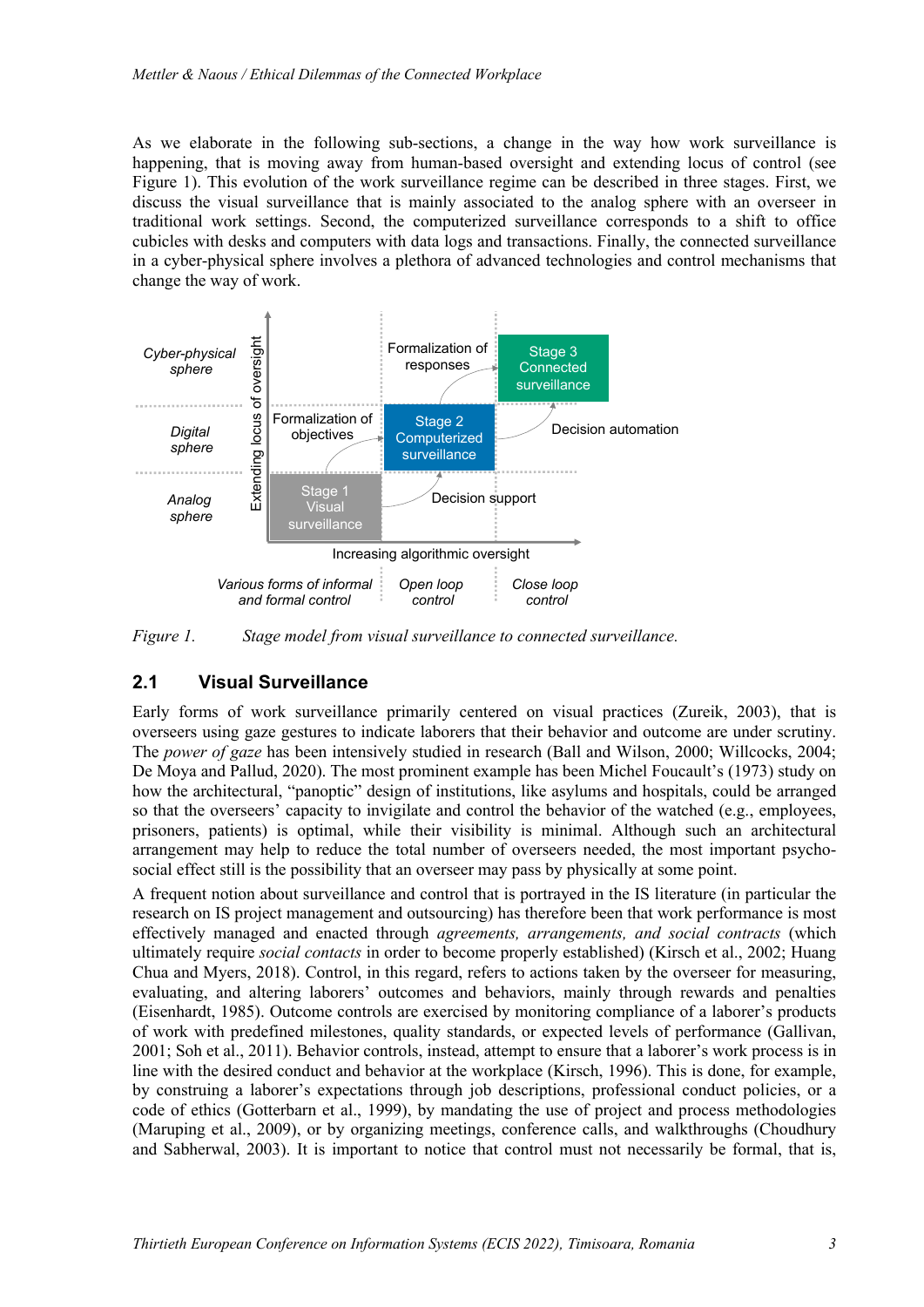relying on institutional power to effectively encourage a particular outcome or behavior (Ouchi, 1980). Several studies have found formal controls to be problematic (Lim et al., 2011; Huang Chua and Myers, 2018) or more effective in combination with informal controls (Soh et al., 2011; Remus et al., 2020), which are enacted with minimal reliance on hierarchy, take advantage of common values, philosophy of work, and problem-solving approaches, or which regulate behavior and outcomes based on clan or self-control (Tiwana and Keil, 2009; Keil et al., 2013). To sum, surveillance and control are understood as a mix of formal and informal practices happening mainly in the analog sphere enacted by humans.

### **2.2 Computerized Surveillance**

With work shifting from factory halls to office cubicles, and employees operating most of their time in front of computers instead of workbenches, it has become increasingly difficult for overseers to determine performance through gazing alone. Alongside the introduction of enterprise resource planning systems, many companies in the early 1980s were keen to implement computerized performance monitoring systems (CPMS), which allowed them, for example, to record keyboard strokes, mouse movements, transactions committed, or gave them access to an employee's website and file history. While these systems help supervisors to scrutinize use-related data, they rarely go beyond open loop control and, therefore, lack automatic response mechanisms for admonishing employees who step outside the norm. Nevertheless, this has stimulated a first, major debate on IS ethics (Irving et al., 1986; Mason, 1986; Zuboff, 1988) and led the U.S. Government Office of Technology Assessment (1987) to commission a multi-disciplinary study entitled "*The Electronic Supervisor: New Technologies, New Tensions*". The report revealed that the proportion of laborers under computerized surveillance at that time was approximately 25 to 35 percent. The report concluded that while such systems may, indeed, be beneficial for formalizing and measuring job efficiency and overall productivity, it also comes at the expense of the quality of a laborer's work life. Although the term "technostress" (Ragu-Nathan et al., 2008) was not explicitly mentioned, this report provided initial evidence of the potentially harmful consequences of computerized surveillance due to increased levels of pressure, particularly among under-trained employees, with low job security, or whose wages depend on the measurement scores. Some years later, a study by Grant and Higgins (1991) demonstrated that computerized surveillance does not necessarily result in productivity increases. Hawk (1994) reported somewhat puzzling findings by showing that CPMS do not inevitably lead to more stressful workplaces, but rather negatively affect the perceived evaluation fairness. This is due to the fact that in most instances CPMS require more formalized and standardized ways for evaluating performance and, therefore, are less attuned to contextual or personal circumstances that may explain performance differences between employees. To sum, the emphasis of surveillance and control has shifted from the analog to the digital sphere and become more formalized.

### **2.3 Connected Surveillance**

New advancements in datafication, artificial intelligence, internet-of-thing (IoT) represented by sensor networks, wearables and body implants have created new opportunities for organizations to move beyond measuring the time spent at the workplace by means of time clocks and punch cards or monitoring transactions and what employees do in front of their computer screens during working hours. Today, a smart combination of different technologies, for example, the use of biosensors together with sophisticated algorithmic decision making (as we discuss in section 3.2), allows organizations to shift from tracking behavior in the analog sphere through gazing and other panoptic techniques (visual surveillance) or scrutinizing online behavior through event logs, access history, or screen time (computerized surveillance), to a surveillance mode where real-time behavioral information about both, the digital and the analog sphere can be gathered with the purpose to actively or proactively counter performance losses and to consciously or covertly modify behaviors of employees. In fact, IoT and advanced data analysis techniques enable self-tracking and selfquantifying (Charitsis, 2019). In this sense, the key characteristics of a connected workplace is not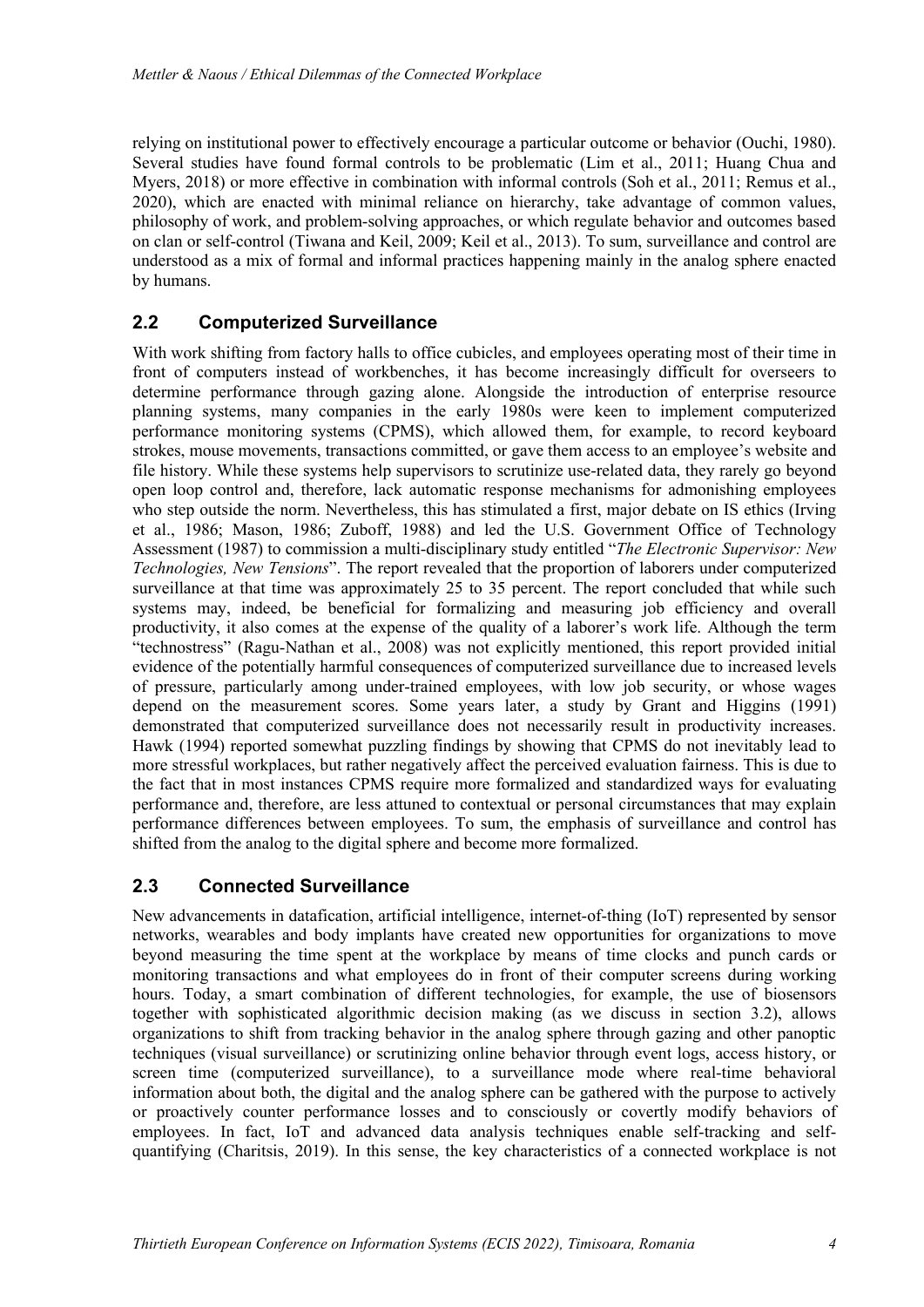simply the use of more advanced technology for work surveillance. In line with *transhumanist ideals* (Levchuk, 2019), it has led organizations to comprehend an employee's body as additional data source in order to further maximize operations (Mettler and Wulf, 2019).

In practice, this trend manifests itself in two ways. First, inspired by the success of quantified-self practices in the consumer market (Agarwal and Dhar, 2014), organizations have started to adopt a variety of devices (e.g., badges, patches, rings, wrist bands, smartwatches) that link the measurement of body functions (e.g., pulse, sweat, respiration) and behavior (e.g. physical activity, calory intake) with algorithmic decision-making. Different use cases have been proposed to use the employees' health data and to decipher their intimate preferences, everyday routines, subjective well-being, or sentiments towards their employer, for predicting resignations (Fang et al., 2018), work accidents (Sarkar et al., 2019), or job burnout (Dai and Zhu, 2021). Second, fueled by the popularity of electronic fingerprints, hand geometry, face recognition, and other identity access management approaches applied in consumer electronics, more and more companies have started to systematically record certain biometric information about their employees (Ball, 2010). This has progressed up to the point where these data are no longer only used for identity and access control, but also as modern-day punch clocks which register an employee's attendance as well as physical and digital movements (Brooks, 2020), or for operating company devices and equipment as it is possible with the rice grainsized radio-frequency identification skin implants developed by the Swedish company Epicenter (Rothschild, 2020).

An additional characteristic of connected surveillance tools has been to extend the locus of surveillance beyond the premises of the organization. For example, it has become a common practice to some organizations to check for the whereabouts of their employees, not only during office hours but also when they are off the clock or commuting. With the flexibilization of labor contracts, dissolution of the 9-to-5 workday, and emergence of digital nomadism (Wang et al., 2020), it has certainly become harder to set a clear line between work and leisure time. Moreover, on-site visual, or remote computerized surveillance relying on human overseers has also become impractical, which is why more and more organizations seek to supplant human with algorithmic oversight using sensor networks, wearable devices, or body implants combined with data tracking algorithms.

Therefore, trying to move away from pure human judgment or computerized decision support to more automated decision making and execution, where machine learning algorithms not only rule about the next steps to initiate but also directly communicate formalized resolution strategies to employees (Bader and Kaiser, 2019; Gal et al., 2020; Lindebaum et al., 2020), can be considered another key characteristic of connected surveillance. The goal is to implement closed loop control that not only captures performance information (as with computerized surveillance) but also initiates specific actions to solve the identified problems. Companies, as the above-mentioned Humanyze, have developed devices that use speech recognition and sentiment analysis which should enable employers to examine how and in what tone employees talk to one another, or how long and with whom they share their coffee or lunch breaks. Similarly, Walmart has patented a system named "*Listening to the frontend*" (Jones et al., 2017), which monitors and filters specific noises (e.g., the beeps of item scanners or the rustling of bags) for recording and analyzing the conversations between employees and customers. While it is not transparent what these companies will do with all these data, much pointing to the direction that companies are starting to develop an interest to experiment with paternalistic approaches, such as nudging or gamification, in order to trigger modifications of attitudes, perceptions, motivations, and actions (Pellegrini and Scandura, 2008; Feng et al., 2019). To sum, connected surveillance can be understood as ensemble of technologies which are not bound to collecting information about performance, behavior, or other work-related matters (Ball, 2010) as the preceding computerized surveillance tools. These technologies extend the locus of surveillance to new data sources (i.e., health data of employees), new places (i.e., whereabouts outside the office building or office hours), as well as make use of machine learning in combination with behavioral strategies, such as nudging, gamification, and others to pressure, persuade, or seduce employees to behave in a manner as the organization desires.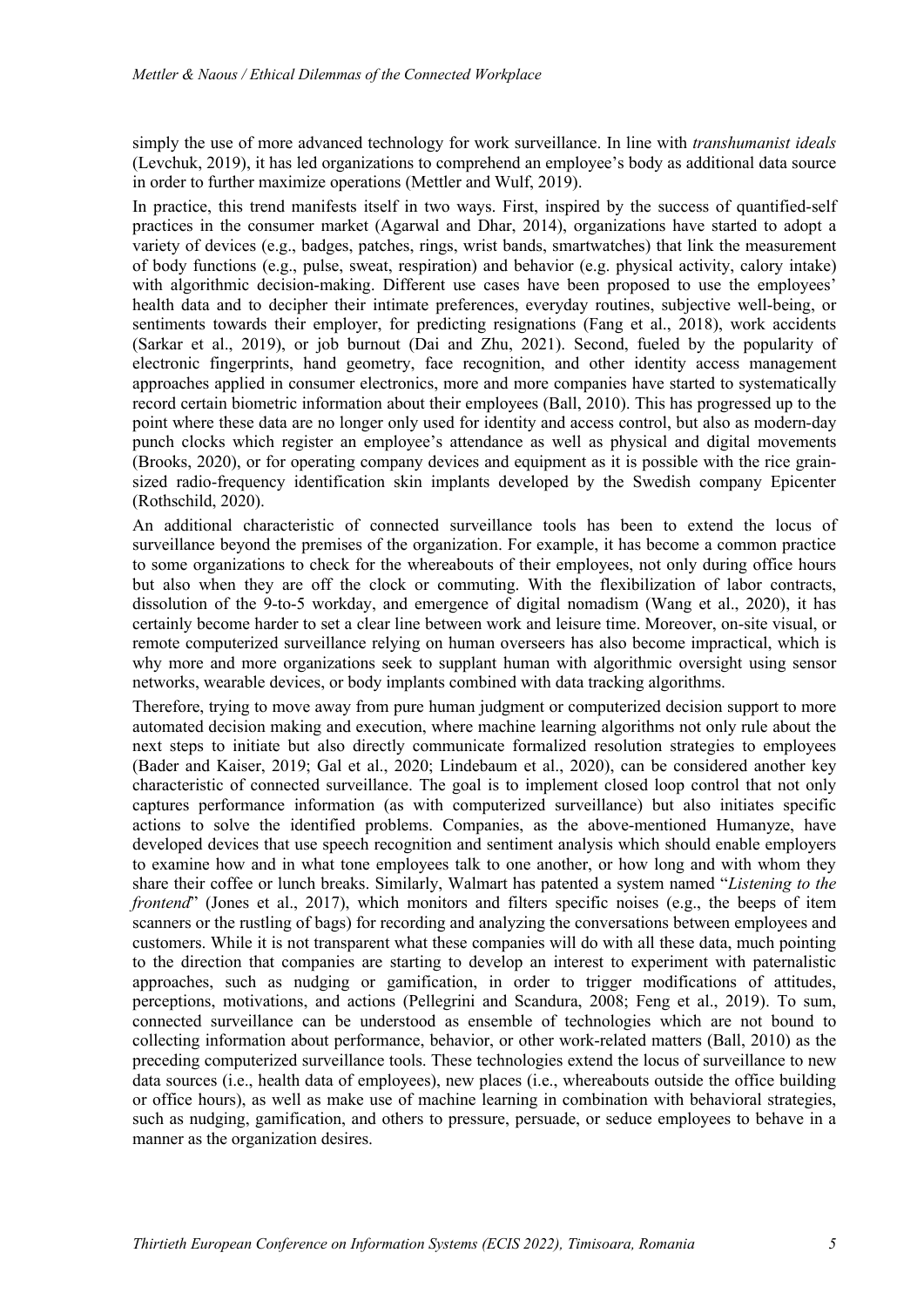## **3 Emerging Ethical Problems from Connected Surveillance**

#### **3.1 IS Ethics in the Context of Work**

Since its beginnings, the IS field has dealt, albeit with varying emphasis (Myers, 2021), with the bright and the dark side of information technology. Besides providing strong evidence concerning the numerous positive aspects that IS has provided us with, a number of scholars have been troubled by the question if the adoption and use of technology jeopardizes some of our fundamental rights and liberties (Mason, 1986; Laudon, 1995; Walsham, 1996). Different terms, such as "ethical dilemmas", "ethical issues" or "ethical trade-offs" have been used over the years to refer to situations in which, on *moral grounds*, individuals, or organizations ought to sacrifice something to obtain something else. There are two implications from this: (i) there is a *choice* to do or not to do something, and (ii) a certain action or the omission of it are related to morals which can be understood as "*the conformity to socially accepted standards of conduct*" (Myers and Miller, 1996). But what is perceived to be socially acceptable for one person, may be seen as ethical problem by someone else, and for yet another one, to be a practical problem, and for yet another one, to be a political problem (O'Neill and Hern, 1991). Studies have also shown that there are cultural differences in the perception of what is ethical and moral (Davison et al., 2009). Consequently, we do not emphasize the boundaries between morals and ethics (Myers and Miller, 1996), or how to name the underlying issue. Rather, we highlight two concerns, which are particular to the context of work.

First, the question of choice is a delicate one. While no one is forced to use abusive social media or ecommerce websites –although the decision of dropping out might cause a lot of individual compromises (Kim et al., 2020)– choice is limited in the case under study. Most people are in the situation of having to work for a living. Due to disadvantageous circumstances in life, for some individuals the choice options for whom to work are even more limited. Quitting a job because one may disagree with the way the employer surveils one's work is something not everyone can afford. Especially, workers in low income sectors or the gig economy are suffering from harsh surveillance practices (Gurley, 2021). More recently, the Covid-19 pandemic has intensified this problem, requiring workers to disclose their vaccination status, for example, or potentially losing their jobs (e.g., in the aviation industry). The point here is that the matter of *choice* mostly applies to employers. Therefore, the responses to the identified emerging ethical problems (see section 4) will be formulated from an employer's perspective.

Second, what is a socially accepted conduct at work may depend on the organizational values, industry standards, and professional code of ethics (Pearson et al., 1996). Hence, not only an individual's different moral conception may lead to a different perception of what is ethically problematic, but also the social norms which are shared and defined by various groups. The range of possible ethical problems which can be raised is, therefore, infinite. Thus, we highlight only several recurring dilemmas which are often treated in the IS ethics literature:

*The good of the individual versus the good of the community*: This issue has been discussed from different lenses, such as for example the enforcement of the use of standards by individual software providers so that systems become interoperable (Anderson et al., 2017), or the implementation of piracy/copyright protection so that software developers are rewarded for their efforts and new software continues to be released on the market (Cheng et al., 1997). The same rationale is applied in the context of work surveillance, where excessive data collection practices violate employees' privacy with the justification of the public interest of preventing major accidents or improving community health with the purpose to minimize the (financial and social) burden for society. Certain professions and sectors, hence, may be more prone to ethical infringements than others (e.g., air traffic controllers, pilots, firefighters, bus drivers, operators of nuclear reactors).

*Ownership versus information disclosure*: Many studies in IS have emphasized the delicate balance between disclosing/non-disclosing information, and the complex interrelation of individual/organizational ownership and possession of information (Constant et al., 1994; Mettler and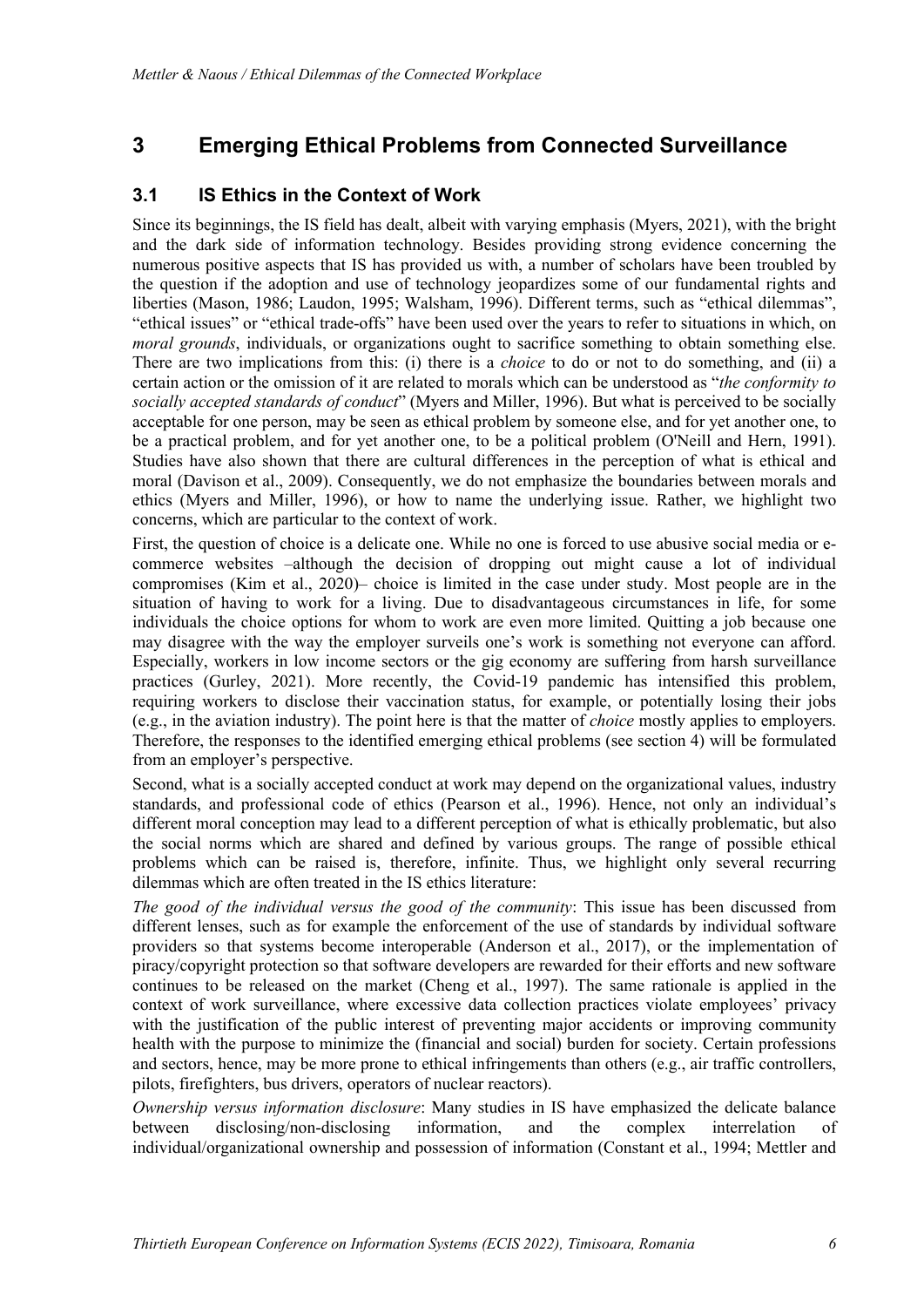Winter, 2016). A good example for this dilemma is the case of *Loomis versus the State of Wisconsin*, more widely known as the COMPAS case (California Courts, 2016). There, the question was investigated as to whether intellectual property rights of companies should be valued more highly than public transparency (respectively whether citizens who are subject of algorithmic decision-making by the state have the right to access the code of the proprietary third-party software, which is used, amongst others, for processing their personal data). To a similar extent, the *Arias v. Intermex Wire Transfer* case dealt with the question whether employers have the right to track their employees outside working hours when they use company property such as work phones, notebooks, etc. (U.S. Courts Opinions, 2015). Although accentuating different aspects, these two cases illustrate nicely what Mason (1986) referred to as the PAPA issues, that is *privacy* (what things can people and organizations keep to themselves and not be forced to reveal to others?), *accuracy* (who is responsible for the authenticity, fidelity and accuracy of information?), *property* (who owns information?) and *accessibility* (what information does a person or an organization have a right or a privilege to obtain, under what conditions and with what safeguards?). It is, however, important not to make the mistake of confounding lawfulness and ethics here. As we mention above, under GDPR, companies are allowed to process employees' health data that is collected for example with wristbands, smart watches or smart rings offered as part of corporate wellness programs or workplace safety initiatives. The question is rather, is this behavior ethically justified? This brings us to the next ethical dilemma.

*Justice versus mercy*: Another fundamental ethical dilemma revolves around the trade-off of doing what is right (or lawful) as to doing what seems to be emotionally compelling and feels right (Kidder, 1995). With regard to the former, the IS ethics literature often refers to the concept of *organizational justice*, which can be understood as the perception of fair treatment from a source or focal entity in a relationship (Li et al., 2014; Mirchandani and Lederer, 2014). Organizational justice can further be subdivided into *systemic justice* (perception of overall fairness), *distributive justice* (perception of fairness of outcomes in comparison to the outcomes of others), *interpersonal justice* (perception of fairness of the manner in which outcomes are administered), *informational justice* (perception of fairness of information or knowledge received about procedures), and *procedural justice* (perception of fairness of policies and processes contributing to outcomes). The concept of mercy is less well articulated in the IS literature, but in essence relates to situations where exception handling feels appropriate or compelling. For example, should managers treat employees with disabilities different than their co-workers in order to facilitate their integration? Is it justified that managers are not subjected to work surveillance to the same extent as regular employees? As pointed out by Smith (2002), possible ethical problems emerge when company standards and rules contain contradictory principles (that is when they tell you to do two different things) or when the professional code of ethics is in conflict with one's own moral compass. Therefore, some authors raise the question whether there are higher and lower order obligations, and if the lower order obligations can be trumped.

*Truth versus loyalty*: As consequence of the above-mentioned dilemma, employees and employers alike may face situations in which they need to decide whether to remain true to themselves or to maintain loyalty to a person, organization, or the general standards of a profession (Kidder, 1995). For example, studies have shown that in certain branches (e.g., law, medicine, education) the pursuit of a second opinion may be perceived as a breach of loyalty in the client-provider relationship and result in the uncomfortable task of balancing professional courtesy (i.e., not discrediting a colleague's judgement) against one's professional opinion of the situation (i.e., what one thinks is the true response). In the work context, the weighing up of individual morals and values against organizational and professional norms is strongly biased by issues of dependency, intimacy, and trust relations (Simbeck, 2019). As mentioned above, employees with good market prospects may resolve this dilemma differently than employees with economic hardships, living in remote areas, or low qualifications.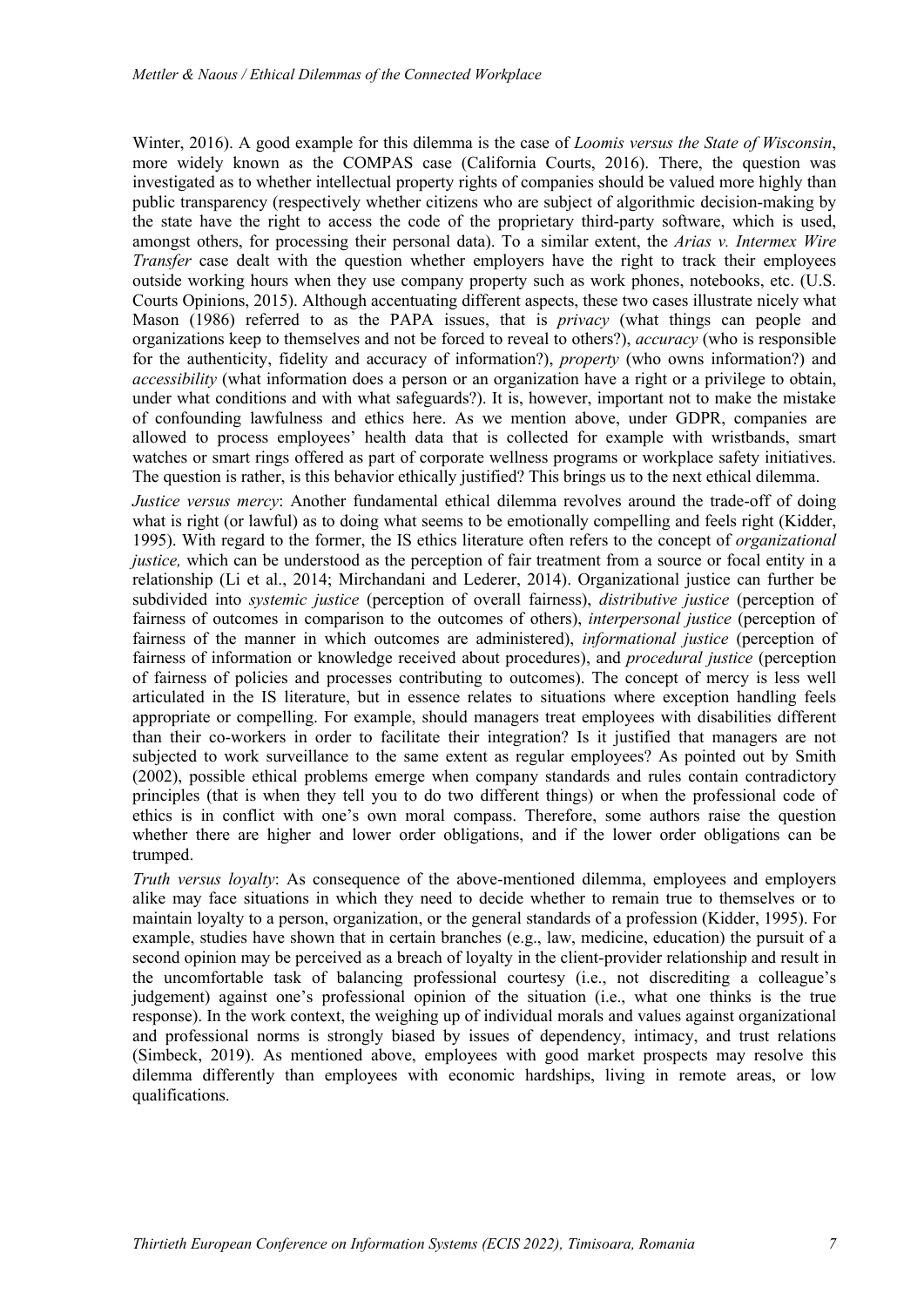#### **3.2 Connected Surveillance under the Guise of Corporate Wellness**

Corporate wellness programs (CWP) are health initiatives at the workplace that are designed to improve the physical and mental health of employees and prevent occupational diseases (Ajunwa et al., 2016; Kelly and Snow, 2019). Studies show that well-designed CWP can improve employees' fitness levels and mood, which can reduce healthcare costs, job stress and absenteeism (Giddens et al., 2017; Kelly and Snow, 2019). Ultimately, CWP are said to improve employees' quality of life, work performance and productivity (Souza et al., 2017). However, CWP can be considered as a particular class of work surveillance as it requires employees to share health data, wear specific monitoring devices, or even implants. With the rapid development of ubiquitous IoT devices, many organizations are relying on the use of wearables within their CWP to monitor employees and collect data related to health, fitness, location, emotion and sleep patterns (Giddens et al., 2017; Manokha, 2020). Wearables are equipped with multiple sensors –such as accelerometers, heart rate sensors, geolocation sensors, thermometers– that allow continuous collection of data about the employee's body and the environment (Souza et al., 2017). Wearables can provide information or hidden insights about the employee based on fine-grained data on interaction patterns, speaking patterns, movements or locations (Gaur et al., 2019). Fitbit Care is one example of health platforms that rely on wearable technology to support CWP. It provides comprehensive offerings that include self-tracking tools and digital interventions such as challenges, social groups, and guided workouts as part of a corporate health and workplace wellness plan (Charitsis, 2019). With COVID-19, special IoT initiatives have been designed to assist companies in "going back to normal" (Chamola et al., 2020). Fitbit Care Ready for Work is one solution proposed for COVID-19 impact management to help employees returning to the workplace through measuring key health metrics.

Although legal frameworks govern the processing of personal data in general (such as Europe's GDPR that points out some specific vulnerabilities and potential liabilities), there is a lack of ethical guidelines that help organizations to cope with the risks associated to the use of CWP (Tursunbayeva et al., 2021). In specific, how organizations can deal with implications of monitoring employees at work including *choice, privacy, discrimination, and control*. These are critical aspects to be considered when discussing the ethical dilemmas (as presented in section 3.1).

When it comes to the first dilemma –*the good of the individual versus the good of the community*– CWP raise questions on the power relationship between the employer and employees. While the participation in CWP is voluntary in most cases, there are organizations that impose mandatory participation in such programs (Ajunwa et al., 2016). As a result, the employee's choice to opt out and share information is jeopardized. For example, if the company can get more favorable health insurance or work accident insurance through sharing employees' data with the insurer, participation in CWP becomes a critical aspect to increase the greater good for the community and resolve the principalagent issue through allowing the insurers to know their customers by data. However, this becomes problematic when companies do not profit from any decrease in cost, respectively the cost reduction is not shared with employees.

The second dilemma –*ownership versus information disclosure*– also stems from the privacy implications associated to employee monitoring at the workplace. When it comes to information disclosure, Dinev and Hart (2006) theorize that individual behavior depends on a rational process that weighs benefits over privacy risks for decision-making. This is also governed by individual trust in the medium of sharing for information disclosure. In the context of CWP, privacy risks exist due to tracking and surveillance of employees. Manokha (2020) explains that the data collected by employers include information on employee aptitudes, health, psychological state, and locations, which threatens the privacy and autonomy of the individual due to their sensitive nature and the possibility to extrapolate knowledge about the employee. For example, inferring employee attitudes and preferences and more critically which employees might develop serious illnesses or which female workers might get pregnant (Ajunwa et al., 2016). All this information can have an influence on the employer's fair treatment, and thus, the employee's career development. Therefore, the right of the employee to agree/disagree to share certain data from selected locations when participating in CWP is questioned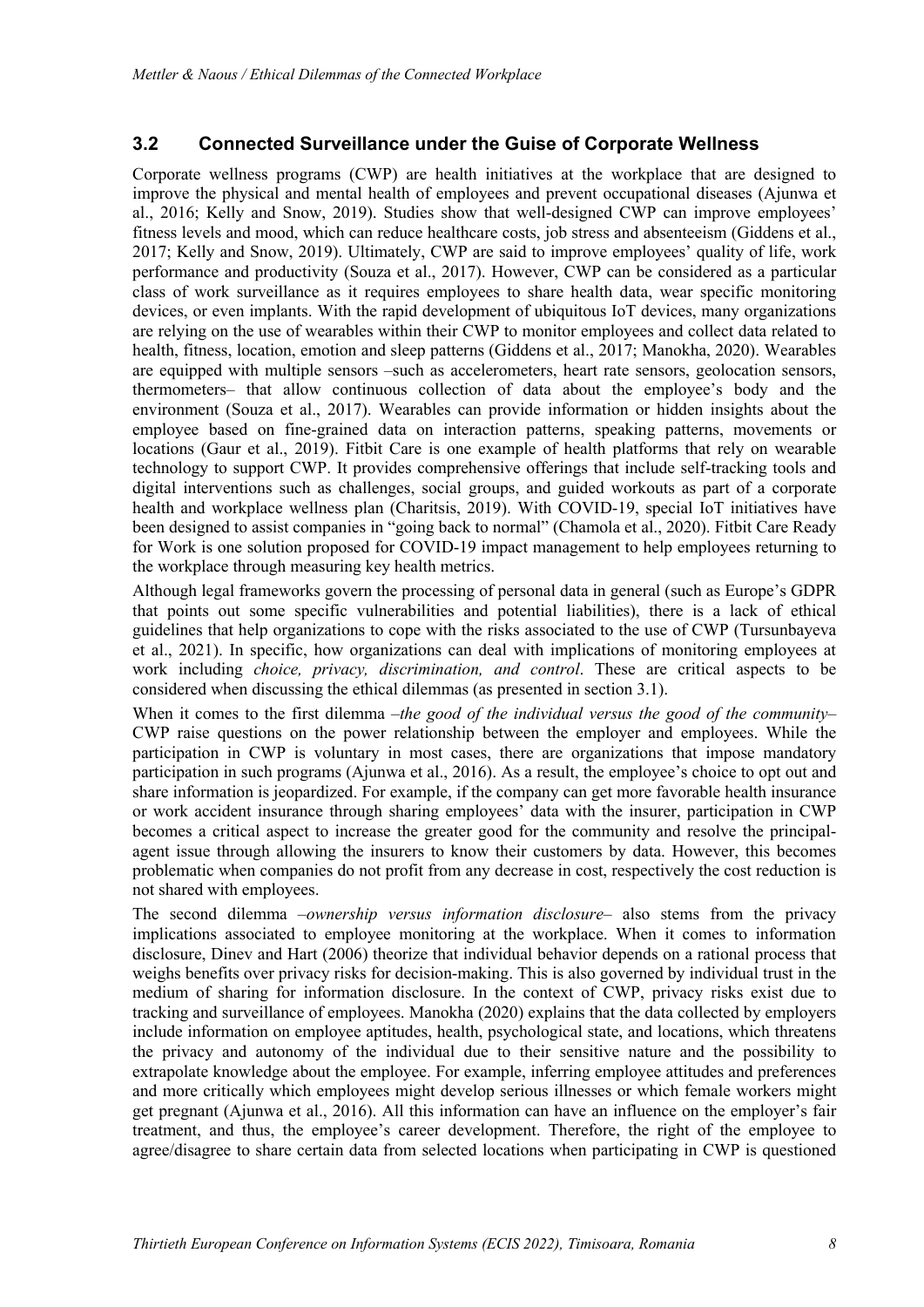(Gaur et al., 2019). Whether the program is voluntary or not, the temporal and spatial aspects of the data shared should be discussed. While it is difficult to avoid information sharing from private life when participating in a fitness challenge that uses a smartwatch or smart jewelry that accompany employees in their everyday activities, the safeguards put in place for managing employee's data in terms of confidentiality and anonymity are very important. More specifically, how the employer addresses Mason's (1986) PAPA issues in the design of the CWP is critical. In addition to the privacy issue, accuracy is another critical aspect. While connected surveillance relies on large amounts of data to recommend actions, the process is not considered free of bias (Gal et al., 2017). Thus, the accuracy of the data collected by IoT devices, and algorithms applied to this data are of major concern. Errors or misinterpretations of the data can influence the decision-making process, which can affect the employee's behavior and the employer's judgement as well. For example, initiatives for stress detection at work heavily rely on the accuracy of data collected from physiolytics (Mettler and Wulf, 2019), and malfunctioning of the sensors collecting this data or in the algorithms analyzing this data can lead to false positives and wrong recommendations in the stress management program.

For the third dilemma –*justice versus mercy*– we must take into consideration how the data collected through IoT within CWP has the potential to result in discrimination acts (Ajunwa et al., 2016). Manokha (2020) explains that discrimination is an issue that overlaps with privacy concerns related to CWP. Employers collect data on employee's health and activities, which can result in potential discrimination with respect to promotions and bonuses based on the analyzed data and predictions on performance. From another perspective, self-tracking tools can lead to discrimination between people who can produce good data and those who cannot, including less performant employees, chronically ill or poor (Charitsis, 2019). In addition, Tursunbayeva et al. (2021) emphasize how people analytics may result with inconvenience and income insecurity to employees, especially in the category of "gig" workforce. For instance, Uber drivers that deviate from the company's algorithms could be penalized or banned from the platform. Organizational justice with all its subcategories come into play within this type of dilemma, where fairness of information, procedure and outcomes become essential topics. While connected surveillance relies on algorithms, designed algorithms can encode implicit biases and deep-learning algorithms can detect patterns in existing data which could also be based on biased decisions (Gal et al., 2017). Therefore, mitigating bias within algorithms is a critical requirement when discussing this dilemma. This however requires human oversight of unfair decisions taken by AI to accommodate exceptions in the system. However, how unfair decisions are detected and judged remains a question of perspective.

The fourth dilemma –*truth versus loyalty*– relates to the concept of faithfulness and passion. Participation in CWP is based on free consent, however within the employer-employee relationship it might be difficult to oppose organizational decisions or opt out when desired. This is especially the case for certain occupations that require health monitoring for occupational safety and health. For example, police officers or pilots have obligations towards their jobs that do not give them the privilege of choice. Although they might be against the use of surveillance systems in truth, their loyalty to and passion for their job plays an important role. Also, the under-privileged workers in positions that do not require high qualifications and who can be replaced within the organization are another category of employees that face the same dilemma. CWP increase pressure on employees to be productive, perform better and beat targets. In addition, CWP often comprise "nudges", a principle from behavioral economics and persuasive psychology, to encourage the achievement of goals for the individual, team or organization (Tursunbayeva et al., 2021). For example, CWP that target physical well-being at work aim to improve employee's health through reminder messages to move more or drink more water, in addition to tips to eat healthier food or better sleep habits. Such behavior shaping and control practices within the workplace raise questions on the faith of the employer into their employees as they operate with hidden manipulations as opposed to straightforward communication.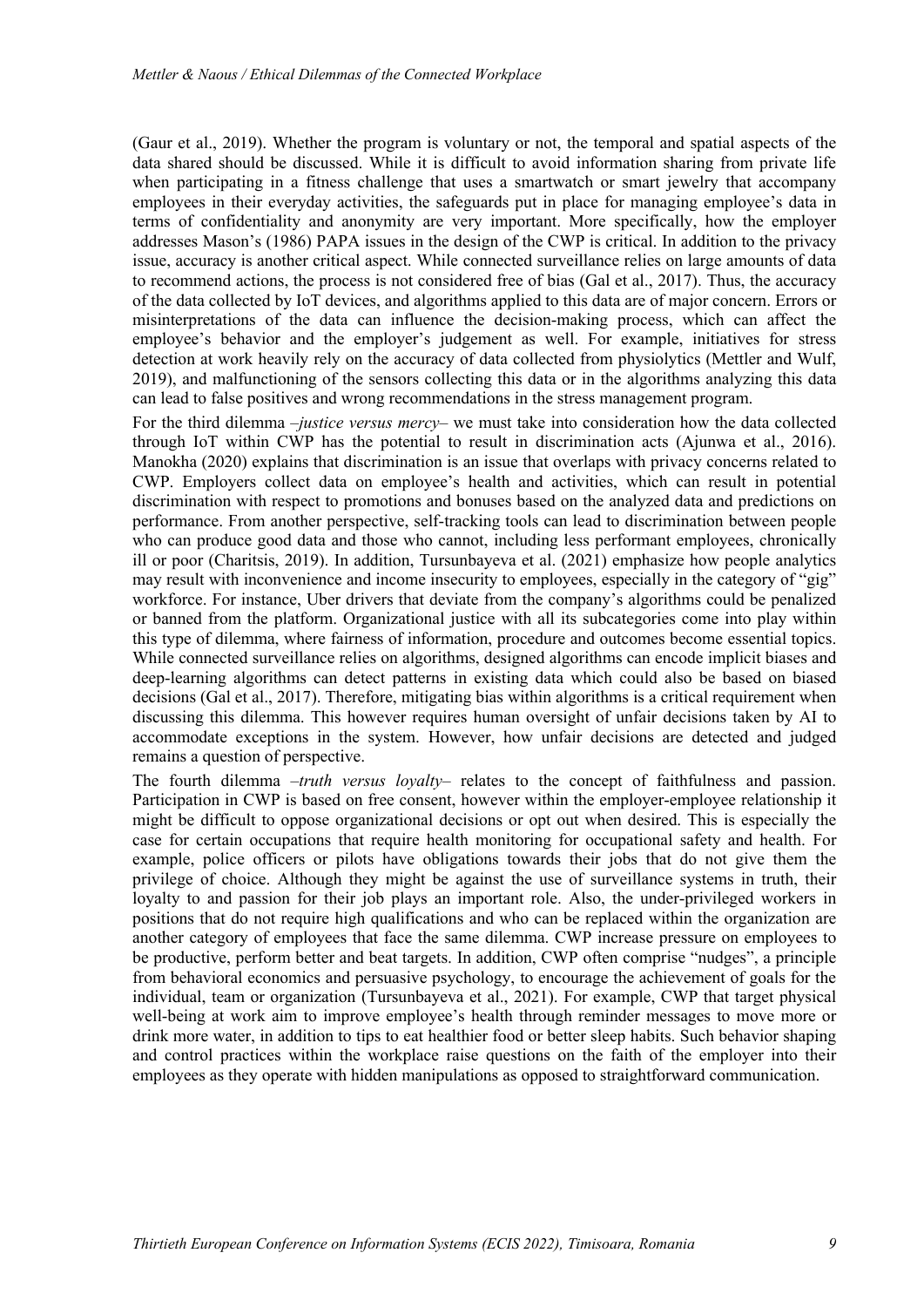## **4 Response to Ethical Dilemmas**

#### **4.1 A Socio-technical View of Technology Ethics**

In light of the existing ethical dilemmas, organizations that aim at introducing connected surveillance at work have many challenges and different ethical considerations to address. This is mainly the purpose of technology ethics. Technology ethics is one branch of applied ethics that is concerned with the moral design and use of technology (Bock et al., 2021). This is the basis of technological mediation that concerns the role of technology in human action and experience. Verbeek (2006) explains that, on the one hand, technologies shape behaviors and actions of users, they have an intended purpose and can prescribe actions. On the other hand, ethics addresses the question of *how to act?* 

As a response to the ethical dilemmas, the organization should be able to justify the design choices and use contexts of the implemented initiatives for connected surveillance. Given that connected surveillance represent a socio-technical system, there is a need to take a dual focus, that is on the people and technical artifacts, to discuss ethical remedies.

Considering the former, that is the human element, the organization needs to address the concerns of its employees seriously. Therefore, existing ethical frameworks suggest the involvement of users in the decisions regarding the introduction of new technologies and their use (Ajunwa et al., 2016; Tursunbayeva et al., 2021) in order to provide *a real choice*. Ajunwa et al. (2016) highlight that the voluntariness of participation and the value of the testing being offered are important to obtain employees' consent. In addition, they emphasize that the discussion about potential risks of monitoring is as important as the communication of the potential benefits. In general, it is a matter of transparency that can be the game changer (Tursunbayeva et al., 2021). Obtaining employees' opinions can highlight critical concerns and potential dilemmas that the management did not consider. Therefore, allowing this exchange and safe space for employees to discuss corporate ethics can "maximize transparency and minimize the dangers of whistle blowing" (Tursunbayeva et al., 2021). Assasi et al. (2014) highlight the importance of participatory approaches where stakeholders are involved in a bottom-up process of technology evaluation and decision-making. They emphasize that, with this approach, practitioners and ethicists can provide scientific and theoretical inputs to assist stakeholders in reaching consensus on certain ethical conflicts or concerns.

The latter, that is the artifacts, should be subject to *constructive technology assessments*. Unlike traditional technology assessment that only examines the implications of new technologies for quantifiable risks (Kiran et al., 2015), constructive technology assessments emphasize the importance of assessing the ethical and social implications of emerging technologies while it is still in development. This requires analyzing the complex dynamics of the technology development and integrating assessments from different stakeholders as feedback into the design process (Verbeek, 2006). In the context of the connected surveillance in the workplace, constructive technology assessment should be performed prior to the implementation or design of any initiative that can affect the actions and experience of the employees. Like designers, employers here share the responsibility of integrating technology ethics into their platforms and tools. Accordingly, ethical frameworks should govern the design and use of IoT technology that enables employee monitoring and tracking within the workplace. This entails assessing the data management practices within the organization including collection, storage, and analysis of employee data, which also involves the knowledge generated based on the analytics performed. For that, the constructive technology assessments should especially focus on *privacy* and potentials for bias or *discrimination*. It is important that the organization is transparent with respect to the data practices within the organization (Ajunwa et al., 2016). Specifically what steps are considered for data security and privacy. Giber (2016) discusses the ethical concerns that need to be considered when managing and processing big data resulting from advanced technologies such as IoT. Mainly, related concerns address a clear communication of the safeguards and measures taken to preserve data confidentiality, availability, accessibility, and quality. It is also important to transparently communicate for what purposes the data is being used and potential risks. The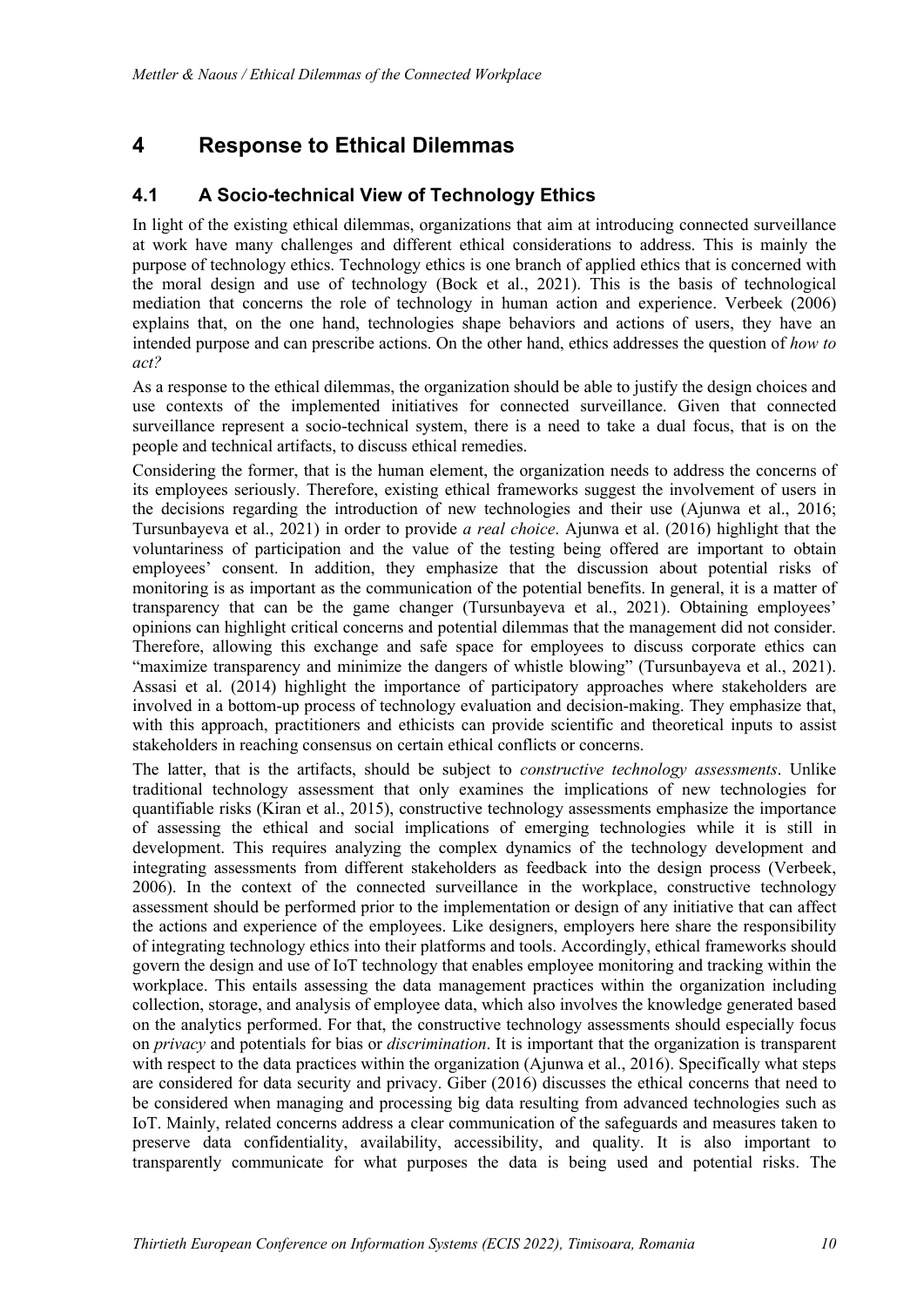processing of data should be completely transparent to users to avoid any potential misunderstanding or conflicts. This also involves information about the algorithms used. It goes without saying that data needs to be managed properly to prevent misuse and malicious use, and each action should be recorded for complete transparency (Wang and Siau, 2018). However, it is also important to have a proper debate on what data should be recorded and who can have access to these records. In fact, Mayer et al. (2021) highlight that there is a need for an ethical discussion on data processing. According to Feuerriegel et al. (2020), this helps to quantify bias and mitigate the discrimination against marginalized groups.

Finally, considering the behavior-steering nature of technology, especially in the case of connected surveillance, behavioral *control* becomes a key topic. This suggests incorporating ethical frameworks that address the issue of paternalistic manipulation, such as nudging (Lembcke et al., 2019). The main questions to be addressed are whether the nudge (1) preserves the individual's autonomy or freedom of choice (i.e., the employee is free to act in accordance to this nudge or ignore it), (2) is transparent in existence and form (i.e., the employee is aware that it exists and in which form it will occur), and (3) can be justified (i.e., the purpose is clear and aligned with the employee's needs and preferences) (Lembcke et al., 2019). However, the challenge remains to create interventions that fit all individual preferences because what might be appropriate behavior to some individuals can be seen differently by others. For companies justifying their actions by a utilitarian ethical model, actions are considered right if they produce the greatest amount of happiness to the greatest amount of people (Mill, 2001). In that sense, minority becomes collateral damage to the greater good. This is in line with the Rawlsian model which aims to minimize injustice through fair treatment and applicable standards and rules (Rawls, 2005). Pragmatic ethics (Dewey, 1983), on the other hand, is based on the assumption that efficacy of action determines rightness. The main outcome is a more intelligible, controllable, and orderly world where concepts are developed in a relation to a particular need or task. In this model, ethicality requires continual revision and empirical validation through user studies to ensure utmost accuracy, thus also referring to participatory design. In parallel, the ethics of care (Gilligan, 1993) complements the Rawlsian model through viewing dilemmas in their specific context and accommodating exceptions rather than the decontextualization in the ethics of justice. Based on these frameworks, Fox and Reece (2012) suggest a selection of criteria for an ethical framework for information organization including ethics of justice, ethics of care and pragmatism where outcomes must be regularly monitored and maintained through iterative feedback and testing with stakeholders.

### **4.2 Practical Responses to Ethical Dilemmas**

We highlight in the previous section theoretical and ethical responses required to manage ethical dilemmas emerging from connected surveillance in the workplace. Below we address these dilemmas through practical responses that organizations can follow if they wish to mitigate ethical concerns prior to implementation of connected surveillance.

From a practice perspective, legal compliance is a building block for successful digitalization projects (Tursunbayeva et al., 2021). Although the technology is evolving rapidly and legislations might take some time to catch-up speed, the law provides fundamental guidelines that can help organizations adhere to certain standards that fit the current context or situation. However, as mentioned above, we need to be aware that "legal" does not necessarily mean "ethical", but it is a first step into ensuring legal responsibilities and accountability in case of conflicts rising from ethical dilemmas. In that regard, GDPR outlines roles and responsibilities for the entities involved in the collection, storage, and processing of personal data, which should be applied to the context of the connected workplace. This would ensure governance within the organization when it comes to managing technology and people, among those roles are (1) the controller who determines the purposes and means of processing data (in the work context, the employer), (2) the processor who processes personal data on behalf of the controller (in the work context, service providers of IoT technology), and (3) data protection officer who has expert knowledge of data protection laws and practices and guarantees the organization's legal compliance. Tursunbayeva et al. (2021) also emphasize that new organizational roles associated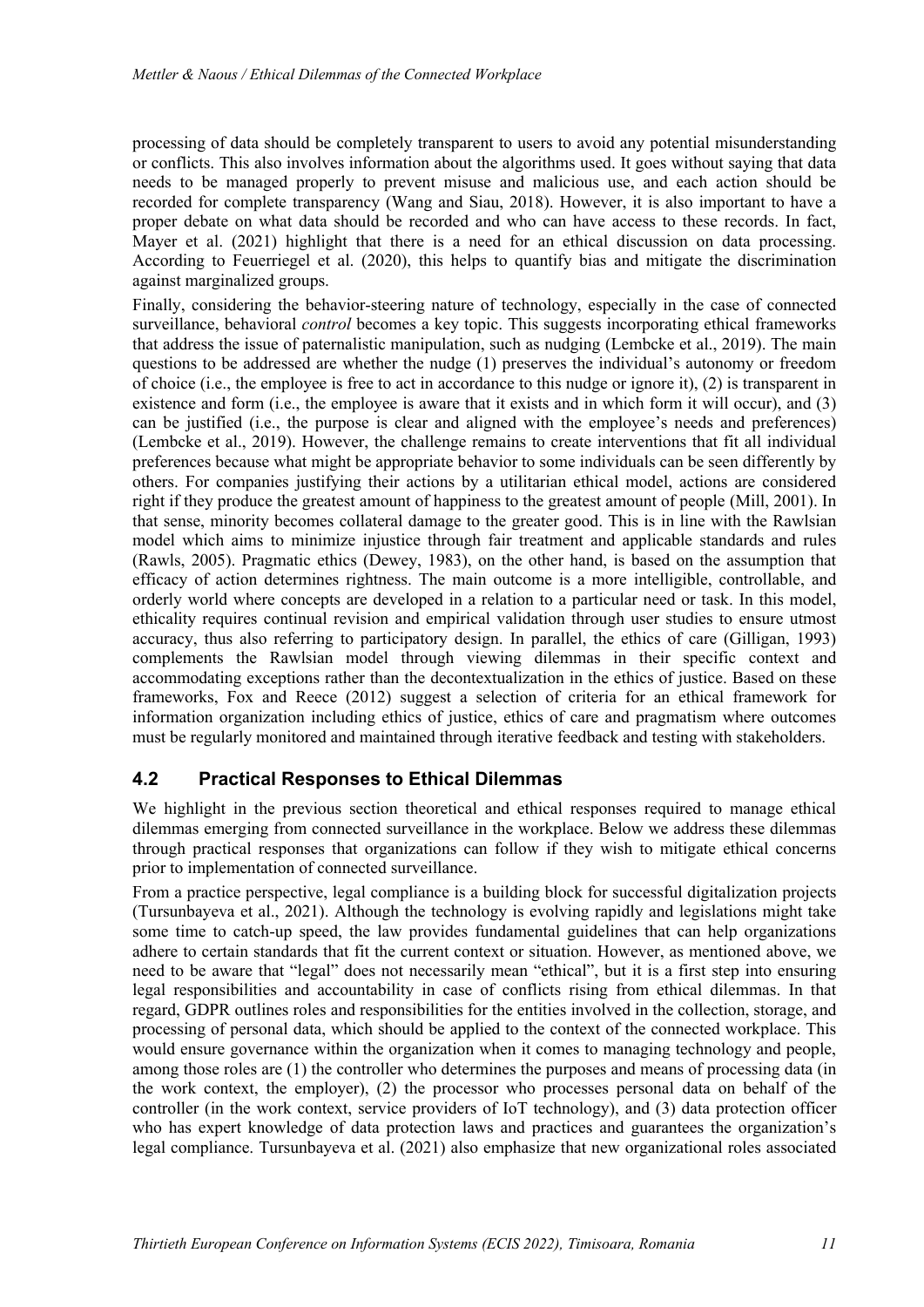to data management, such as Chief Data Officer and Chief Privacy Officer, are necessary to protect employees' privacy and avoid ethical conflicts. In addition, with the use of AI, Gal et al. (2017) suggest that an "algorithmist" role becomes increasingly important as auditors of probabilistic algorithms to avoid biases and systematic unfairness.

In terms of technology design, the "Privacy by Design" (PbD) concept also emerge as "the philosophy and approach of embedding privacy into the design specifications of various technologies" (Cavoukian, 2009). This means that system designers and those who decide to implement specific designs (e.g., employers) should have privacy principles governing the design of platforms and tools to be used in the organization. The requirements of data protection must be considered at the very start of technology design. GDPR has imposed principles relating to the processing of personal data including: lawful, fair, and transparent processing, purpose limitation, data minimization, accuracy, storage limitation, integrity, confidentiality, and accountability. All these principles should be realized using dedicated safeguards that preserve data privacy. However, each company selects their most convenient technology realization, which creates challenges for ethically justifying each choice. For instance, which devices are used? where will the data be stored? or which service providers will be involved? Based on article 35 of the GDPR: *"Where a type of processing in particular using new technologies, and taking into account the nature, scope, context and purposes of the processing, is likely to result in a high risk to the rights and freedoms of natural persons, the controller shall, prior to the processing, carry out an assessment of the impact of the envisaged processing operations on the protection of personal data".* Thus, a privacy impact assessment (referred to as Data Protection Impact Assessment in GDPR) should be conducted to identify and reduce the risks of harm to individuals (Wagner and Boiten, 2018). This type of assessment allows to measure compliance to legislation, identify and reduce privacy risks and demonstrate accountability. In the context of connected surveillance, privacy impact assessment should include justification of the purpose for processing employee data and sharing with external parties, an assessment of the risks and employee rights in light of the data processing, and the necessary safeguards implemented. Accordingly, these measures can be considered pre-requisites for the ethical evaluation of the system implemented, as they mainly address issues of privacy, fairness, and accountability. As for the people aspect, practical responses are embodied in user-oriented approaches to the design of the intended initiatives or what we refer to as participatory design, for example, in ideation workshops, testing and feedback. While employees might be intimidated to share the truthful feedback or opinions with their employers in an open space discussion, anonymous participation can be supported. For instance, employers can create a space for sharing ideas and thoughts anonymously through a letter box or a forum, which can be a practical tool for ethical dilemmas reporting.

### **5 Conclusion**

Under the guise of corporate wellness programs and post COVID-19 "going back to normal" initiatives, we have seen organizations moving away from panoptic surveillance to what we call connected surveillance. We present a model of work surveillance that highlights an evolution from formal or informal mechanisms to a closed loop control through the shift from an analog sphere to a cyber-physical sphere that entails the analog and digital world. We explain the characteristics of each stage and how the notion of surveillance and control evolves according to the environment and available technology.

Although employers promote the use of technology in the workplace for benevolent purposes, the other side of the coin can entail malicious or unethical practices. This raises ethical dilemmas that need to be taken into consideration for successful and fair use. In this paper, we address these dilemmas and highlight how technology ethics can provide guidelines for organizations in response to ethical dilemmas by addressing the two dimensions of people and the technology artifact. People's participation and technology assessment can support organizations to address ethical considerations regarding the good of the individual and the community, data ownership and disclosure of information, justice and exception handling, and finally truth about oneself.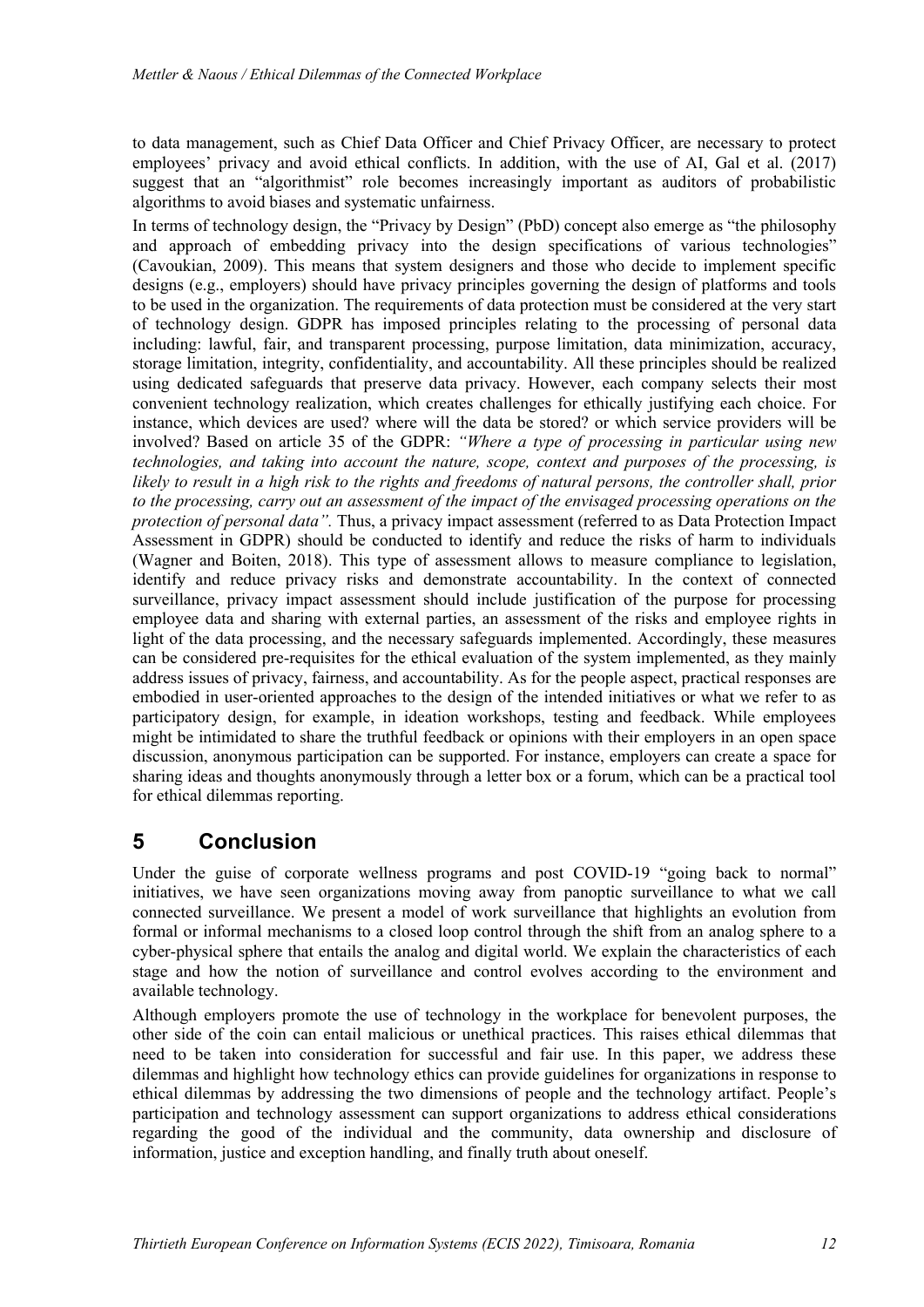In addition, we discuss some practical responses that are foreseen by existing legal frameworks. Although legal does not mean ethical, these responses can be considered a starting point for the ethical analysis of the technology mediation at the workplace. In this context, privacy impact assessment is proposed by law as one tool to ponder about privacy risks associated to excessive data processing. Yet, such assessments have been criticized for being highly subjective (Wagner and Boiten, 2018). Therefore, we see an avenue for future research in improving the methodology of how privacy assessments are conducted, as well as developing hands-on tools that allow organizations to conduct more objective assessments of the privacy risks associated to connected surveillance.

We recognize limitations in this paper with regards to addressing other ethical issues that might be relevant to the scenario of connected surveillance (e.g., chilling effect, repurposing, trustworthiness, etc.). However, we focus our discussion on most recurring ethical dilemmas in IS ethics literature and dig deeper into these issues with the concrete example of corporate wellness programs. Also, while COVID-19 accelerated the shift towards connected surveillance, we must emphasize that this trend has been already in place before due to the continuous development of sensor technologies and IoT devices for instance in facility and space management. However, the convenient use of this technology within the flexible work policies due to the pandemic has been the center of attention for developing solutions towards "going back to normal".

#### Acknowledgments

This research has been conducted within the Swiss National Research Programme (NRP77) on "Digital Transformation" and received funding from the Swiss National Science Foundation (grant no. 187429).

### References

- Agarwal, R. and Dhar, V. (2014). "Big data, data science, and analytics: The opportunity and challenge for IS research." *Information Systems Research* 25 (3), 443-448.
- Ajunwa, I., Crawford, K. and Ford, J. S. (2016). "Health and big data: An ethical framework for health information collection by corporate wellness programs." *The Journal of Law, Medicine & Ethics* 44 (3), 474-480.
- Anderson, C., Baskerville, R. L. and Kaul, M. (2017). "Information security control theory: Achieving a sustainable reconciliation between sharing and protecting the privacy of information." *Journal of Management Information Systems* 34 (4), 1082-1112.
- Assasi, N., Schwartz, L., Tarride, J.-E., Campbell, K. and Goeree, R. (2014). "Methodological guidance documents for evaluation of ethical considerations in health technology assessment: A systematic review." *Expert Review of Pharmacoeconomics & Outcomes Research* 14 (2), 203-220.
- Bader, V. and Kaiser, S. (2019). "Algorithmic decision-making? The user interface and its role for human involvement in decisions supported by artificial intelligence." *Organization* 26 (5), 655- 672.
- Baig, A., Hall, B., Jenkins, P., Lamarre, E. and McCarthy, B. (2020). *The COVID-19 recovery will be digital: A plan for the first 90 days.* McKinsey & Company.
- Ball, K. (2010). "Workplace surveillance: An overview." *Labor History* 51 (1), 87-106.
- Ball, K. and Wilson, D. C. (2000). "Power, control and computer-based performance monitoring: repertoires, resistance and subjectivities." *Organization Studies* 21 (3), 539-565.
- Bock, A., España, S., Gulden, J., Jahn, K., Nweke, L. O. and Richter, A. (2021). "The Ethics of information systems: The present state of the discussion and avenues for future work," in: *Proceedings of the 2021 European Conference on Information Systems*. Marrakech, Morocco.
- Brooks, C. (2020). *The biometric time and attendance system laws you should know*. https://www.businessnewsdaily.com/15104-biometric-time-attendance-system-laws.html (visited on November 12, 2021).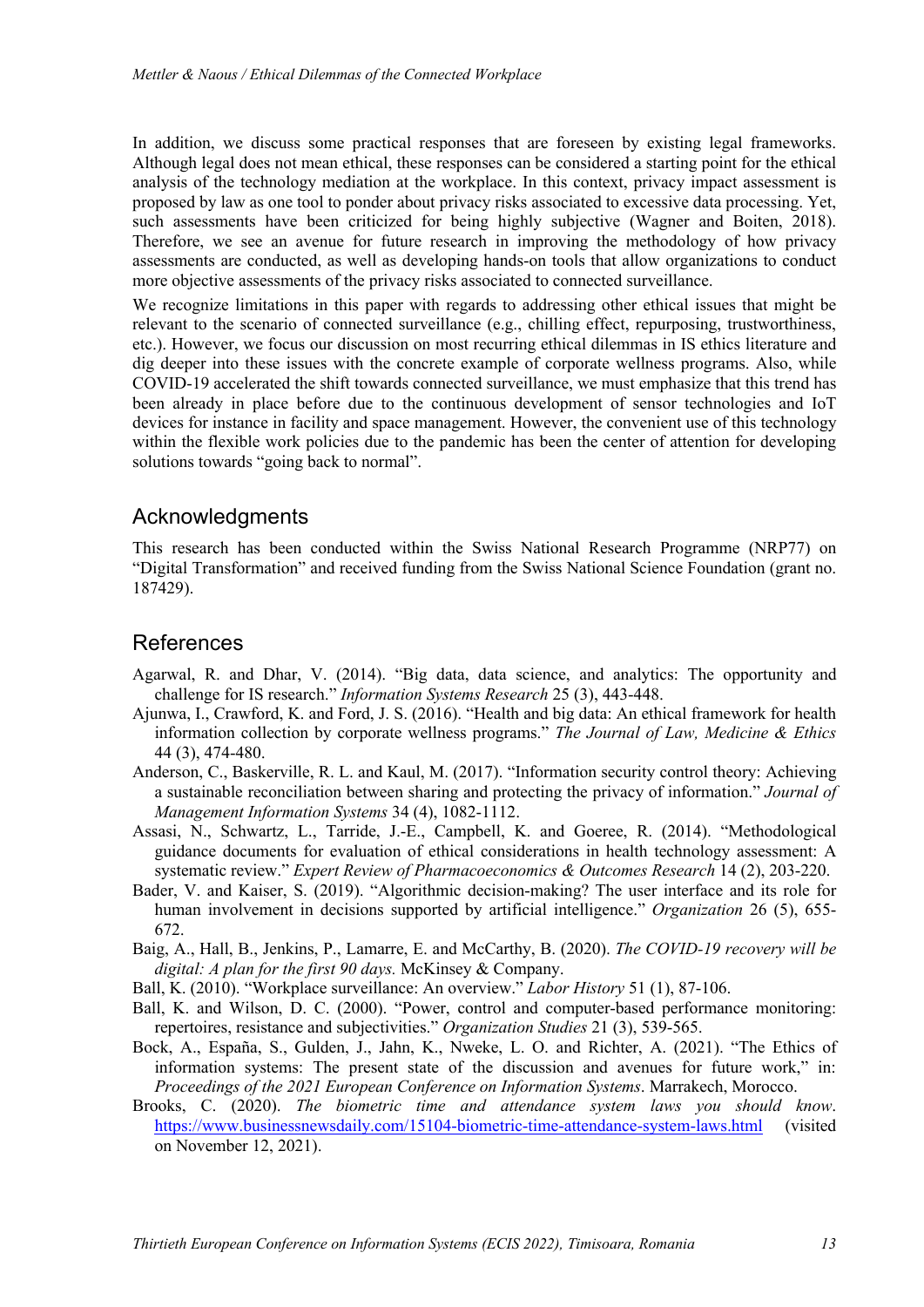- California Courts (2016). *State v. Loomis*. https://www.courts.ca.gov/documents/BTB24-2L-3.pdf (visited November 12, 2021).
- Cavoukian, A. (2009). "Privacy by design: The 7 foundational principles." *Information and Privacy Commissioner of Ontario, Canada*.
- Chamakiotis, P., Panteli, N. and Davison, R. M. (2021). "Reimagining e-leadership for reconfigured virtual teams due to Covid-19." *International Journal of Information Management* 60, 102381.
- Chamola, V., Hassija, V., Gupta, V. and Guizani, M. (2020). "A comprehensive review of the COVID-19 pandemic and the role of IoT, Drones, AI, Blockchain, and 5G in managing its impact." *IEEE Access* 8, 90225-90265.
- Charitsis, V. (2019). "Survival of the (data) fit: Self-surveillance, corporate wellness, and the platformization of healthcare." *Surveillance & Society* 17 (1/2), 139-144.
- Chen, J. V. and Ross, W. H. (2007). "Individual differences and electronic monitoring at work." *Information, Communication & Society* 10 (4), 488-505.
- Cheng, H. K., Sims, R. R. and Teegen, H. (1997). "To purchase or to pirate software: An empirical study." *Journal of Management Information Systems* 13 (4), 49-60.
- Choudhury, V. and Sabherwal, R. (2003). "Portfolios of control in outsourced software development projects." *Information Systems Research* 14 (3), 291-314.
- Constant, D., Kiesler, S. and Sproull, L. (1994). "What's mine is ours, or is it? A study of attitudes about information sharing." *Information Systems Research* 5 (4), 400-421.
- Dai, W. and Zhu, Z. (2021). "Employee resignation prediction model based on machine learning," in: *Proceedings of the 2020 International Conference on Applications and Techniques in Cyber Intelligence*. Huainan, China. 367-374.
- Davison, R. M., Martinsons, M. G., Ou, C. X., Murata, K., Drummond, D., Li, Y. and Lo, H. W. (2009). "The ethics of IT professionals in Japan and China." *Journal of the Association for Information Systems* 10 (11), 834-859.
- De Moya, J.-F. and Pallud, J. (2020). "From panopticon to heautopticon: A new form of surveillance introduced by quantified-self practices." *Information Systems Journal* 30 (6), 940-976.
- Dewey, J. (1983). *The middle works, 1899-1924*: SIU Press.
- Dinev, T. and Hart, P. (2006). "An extended privacy calculus model for e-commerce transactions." *Information Systems Research* 17 (1), 61-80.
- Eisenhardt, K. M. (1985). "Control: Organizational and economic approaches." *Management Science* 31 (2), 134-149.
- Enaible.io (2021). https://www.enaible.io (visited on November 12, 2021).
- Fang, M., Su, J., Liu, J., Long, Y., He, R. and Wang, T. (2018). "A model to predict employee turnover rate: Observing a case study of chinese enterprises." *IEEE Systems, Man, and Cybernetics Magazine* 4 (4), 38-48.
- Feng, G., Zhu, J., Wang, N. and Liang, H. (2019). "How paternalistic leadership influences IT security policy compliance: The mediating role of the social bond." *Journal of the Association for Information Systems* 20 (11), 1650-1691.
- Feuerriegel, S., Dolata, M. and Schwabe, G. (2020). "Fair AI: Challenges and opportunities." *Business & Information Systems Rngineering* 62 (4), 379-384.
- Foucault, M. (1973). *The birth of the clinic*. London: Travistock Publications.
- Fox, M. J. and Reece, A. (2012). "Which ethics? Whose morality?: An analysis of ethical standards for information organization." *Knowledge Organization* 39 (5), 377-383.
- Gal, U., Jensen, T. B. and Stein, M.-K. (2017). "People analytics in the age of big data: An agenda for IS research," in: *Proceedings of the 2017 International Conference on Information Systems*. Seoul, South Korea.
- Gal, U., Jensen, T. B. and Stein, M.-K. (2020). "Breaking the vicious cycle of algorithmic management: A virtue ethics approach to people analytics." *Information and Organization* 30 (2), 100301.
- Gallivan, M. J. (2001). "Striking a balance between trust and control in a virtual organization: a content analysis of open source software case studies." *Information Systems Journal* 11 (4), 277- 304.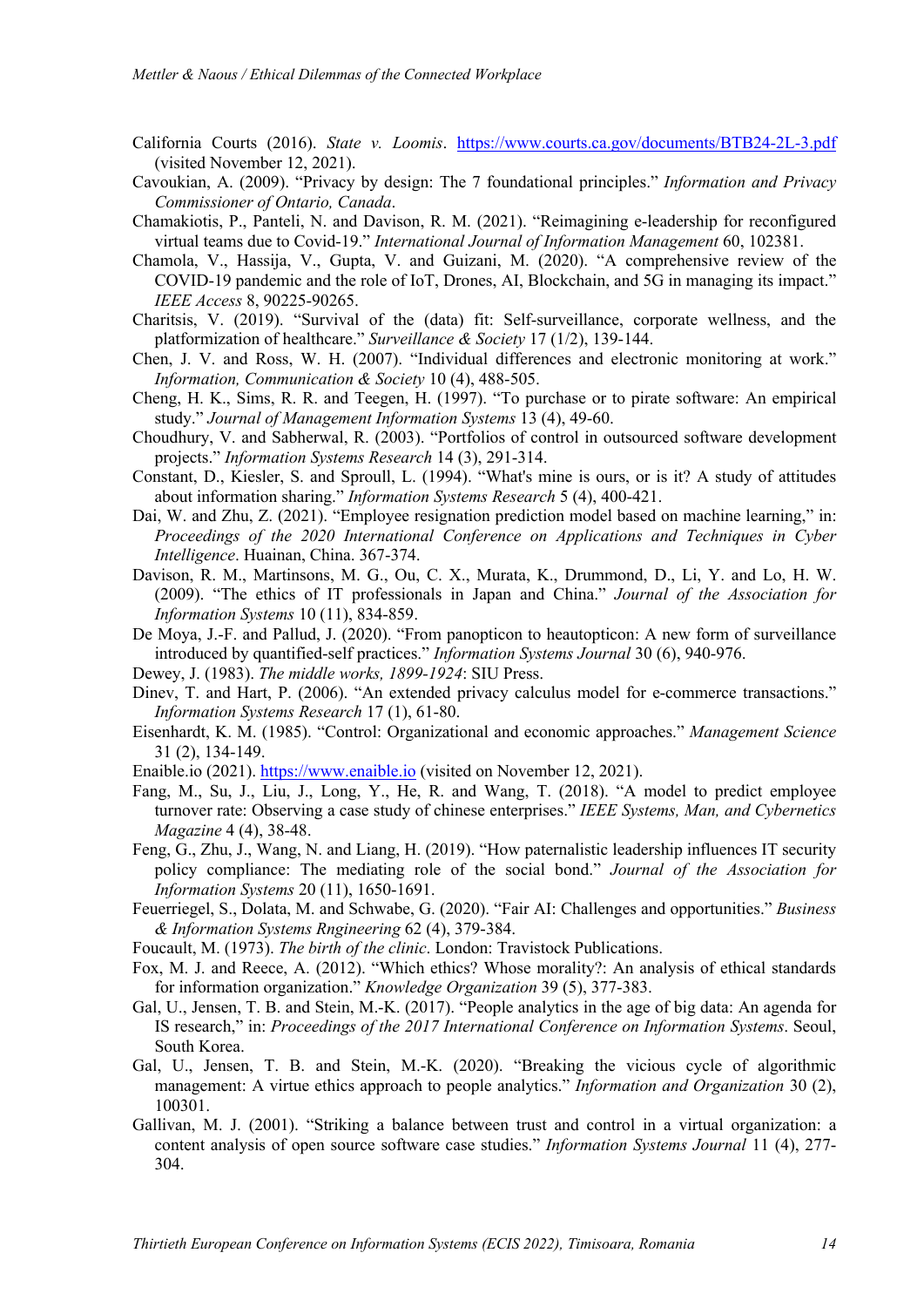- Gaur, B., Shukla, V. K. and Verma, A. (2019). "Strengthening people analytics through wearable IOT device for real-time data collection," in: *Proceedings of the 2019 International Conference on Automation, Computational and Technology Management*. London, UK. 555-560.
- Giber, L. (2016). "Ethical framework of big data application," in: *Proceedings of the 2016 International Conference Information Systems*. Moscow, Russia. 1-6.
- Giddens, L., Leidner, D. and Gonzalez, E. (2017). "The role of Fitbits in corporate wellness programs: Does step count matter?," in: *Proceedings of the 2017 Hawaii International Conference on System Sciences.* Hawaii, USA. 3627-3635.
- Gilligan, C. (1993). *In a different voice: Psychological theory and women's development*: Harvard University Press.
- Gotterbarn, D., Miller, K. and Rogerson, S. (1999). "Software engineering code of ethics is approved." *Communications of the ACM* 42 (10), 102-107.
- Grand View Research (2020). *Corporate wellness market size, share & trends analysis*. https://www.grandviewresearch.com/industry-analysis/corporate-wellness-market (visited on November 12, 2021).
- Grant, R. A. and Higgins, C. A. (1991). "The impact of computerized performance monitoring on service work: Testing a causal model." *Information Systems Research* 2 (2), 116-142.
- Gurley, L. K. (2021). *Amazon delivery drivers forced to sign 'biometric consent' form or lose job*. https://www.vice.com/en/article/dy8n3j/amazon-delivery-drivers-forced-to-sign-biometric-consentform-or-lose-job (visited on November 12, 2021).
- Hawk, S. R. (1994). "The effects of computerized performance monitoring: An ethical perspective." *Journal of Business Ethics* 13 (12), 949-957.
- Huang Chua, C. E. and Myers, M. D. (2018). "Social control in information systems development: a negotiated order perspective." *Journal of Information Technology* 33 (3), 173-187.
- Humanyze (2021). https://humanyze.com (visited on November 12, 2021).
- Irving, R., Higgins, C. A. and Safayeni, F. R. (1986). "Computerized performance monitoring systems: Use and abuse." *Communications of the ACM* 29 (8), 794-801.
- Jones, N. A., Vasgaard, A. J., Taylor, R. J. and Jones, M. A. (2017). *Listening to the frontend*. https://patents.google.com/patent/US10020004B2/en (visited on November 12, 2021).
- Keil, M., Rai, A. and Liu, S. (2013). "How user risk and requirements risk moderate the effects of formal and informal control on the process performance of IT projects." *European Journal of Information Systems* 22 (6), 650-672.
- Kelly, R. K. and Snow, S. (2019). The importance of corporate wellness programs for psychological health and productivity in the workplace. In: R.J. Burke and A.M. Richardsen (Eds.), *Creating Psychologically Healthy Workplaces*, p. 411–430. Cheltenham, UK: Edward Elgar Publishing.
- Kidder, R. (1995). *How good people make tough choices*. New York: HarperCollins.
- Kim, J., Baskerville, R. L. and Ding, Y. (2020). "Breaking the privacy kill chain: Protecting individual and group privacy online." *Information Systems Frontiers* 22 (1), 171-185.
- Kiran, A. H., Oudshoorn, N. and Verbeek, P.-P. (2015). "Beyond checklists: Toward an ethicalconstructive technology assessment." *Journal of Responsible Innovation* 2 (1), 5-19.
- Kirsch, L. J. (1996). "The management of complex tasks in organizations: Controlling the systems development process." *Organization Science* 7 (1), 1-21.
- Kirsch, L. J., Sambamurthy, V., Ko, D.-G. and Purvis, R. L. (2002). "Controlling information systems development projects: The view from the client." *Management Science* 48 (4), 484-498.
- Kudyba, S. (2020). "COVID-19 and the acceleration of digital transformation and the future of work." *Information Systems Management* 37 (4), 284-287.
- Laudon, K. C. (1995). "Ethical concepts and information technology." *Communications of the ACM* 38 (12), 33-39.
- Leclercq-Vandelannoitte, A. and Aroles, J. (2020). "Does the end justify the means? Information systems and control society in the age of pandemics." *European Journal of Information Systems* 29 (6), 746-761.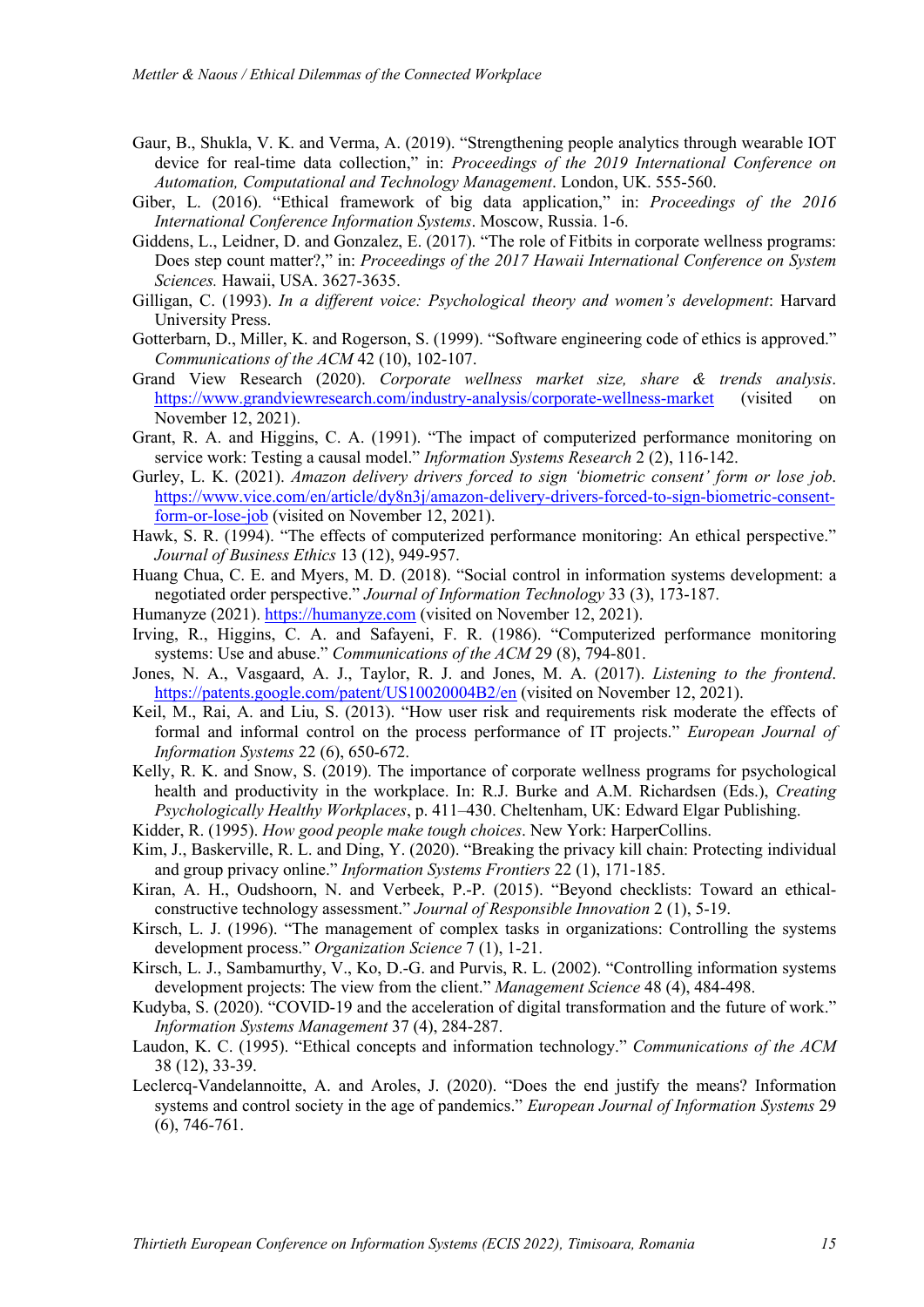- Lembcke, T.-B., Engelbrecht, N., Brendel, A. B. and Kolbe, L. (2019). "To nudge or not to nudge: ethical considerations of digital nudging based on its behavioral economics roots," in: *Proceedings of the 2019 European Conference on Information Systems*. Stockholm & Uppsala, Sweden.
- Levchuk, K. (2019). How transhumanism will get us through the third millennium. In: N. Lee (Ed.), *The Transhumanism Handbook*, p. 75-88. Cham, Switzerland: Springer.
- Li, H., Sarathy, R., Zhang, J. and Luo, X. (2014). "Exploring the effects of organizational justice, personal ethics and sanction on internet use policy compliance." *Information Systems Journal* 24 (6), 479-502.
- Lim, W.-K., Sia, S. K. and Yeow, A. (2011). "Managing risks in a failing IT project: a social constructionist view." *Journal of the Association for Information Systems* 12 (6), 414-440.
- Lindebaum, D., Vesa, M. and Den Hond, F. (2020). "Insights from "the machine stops" to better understand rational assumptions in algorithmic decision making and its implications for organizations." *Academy of Management Review* 45 (1), 247-263.
- Manokha, I. (2020). "The Implications of Digital Employee Monitoring and People Analytics for Power Relations in the Workplace." *Surveillance & Society* 18 (4), 540-554.
- Maruping, L. M., Venkatesh, V. and Agarwal, R. (2009). "A control theory perspective on agile methodology use and changing user requirements." *Information Systems Research* 20 (3), 377-399.
- Mason, R. O. (1986). "Four ethical issues of the information age." *MIS Quarterly* 10 (1), 5-12.
- Mayer, A.-S., Haimerl, A., Strich, F. and Fiedler, M. (2021). "How corporations encourage the implementation of AI ethics," in: *Proceedings of the 2021 European Conference on Information Systems*. Marrakech, Morocco.
- Mettler, T. and Winter, R. (2016). "Are business users social? A design experiment exploring information sharing in enterprise social systems." *Journal of Information Technology* 31 (2), 101- 114.
- Mettler, T. and Wulf, J. (2019). "Physiolytics at the workplace: Affordances and constraints of wearables use from an employee's perspective." *Information Systems Journal* 29 (1), 245-273.
- Mill, J. S. (2001). *Utilitarianism*. 2nd edition: Indianapolis: Hackett Publishing Company.
- Mirchandani, D. A. and Lederer, A. L. (2014). "Autonomy and procedural justice in strategic systems planning." *Information Systems Journal* 24 (1), 29-59.
- Myers, M. D. (2021). "Is there a shift from positivity to negativity about technology in the field of IS?" *European Journal of Information Systems* 30 (4), 357-358.
- Myers, M. D. and Miller, L. (1996). "Ethical dilemmas in the use of information technology: An Aristotelian perspective." *Ethics & Behavior* 6 (2), 153-160.
- O'Neill, P. and Hern, R. (1991). "A systems approach to ethical problems." *Ethics & Behavior* 1 (2), 129-143.
- Olson, P. (2021). *More bosses expected to track their staff through wearables in the next 5 years*  https://www.forbes.com/sites/parmyolson/2015/06/01/wearables-employee-tracking/ (visited on Noovember 12, 2021).
- Ouchi, W. G. (1980). "Markets, bureaucracies and clans." *Administrative Science Quarterly* 25 (1), 129-141.
- Pearson, J. M., Crosby, L. and Shim, J. P. (1996). "Modeling the relative importance of ethical behavior criteria: a simulation of information systems professionals' ethical decisions." *The Journal of Strategic Information Systems* 5 (4), 275-291.
- Pellegrini, E. K. and Scandura, T. A. (2008). "Paternalistic leadership: A review and agenda for future research." *Journal of Management* 34 (3), 566-593.
- Ragu-Nathan, T., Tarafdar, M., Ragu-Nathan, B. S. and Tu, Q. (2008). "The consequences of technostress for end users in organizations: Conceptual development and empirical validation." *Information Systems Research* 19 (4), 417-433.
- Rawls, J. (2005). *A theory of justice*. Cambridge, MA: Harvard University Press.
- Remus, U., Wiener, M., Saunders, C. and Mähring, M. (2020). "The impact of control styles and control modes on individual-level outcomes: a first test of the integrated IS project control theory." *European Journal of Information Systems* 29 (2), 134-152.